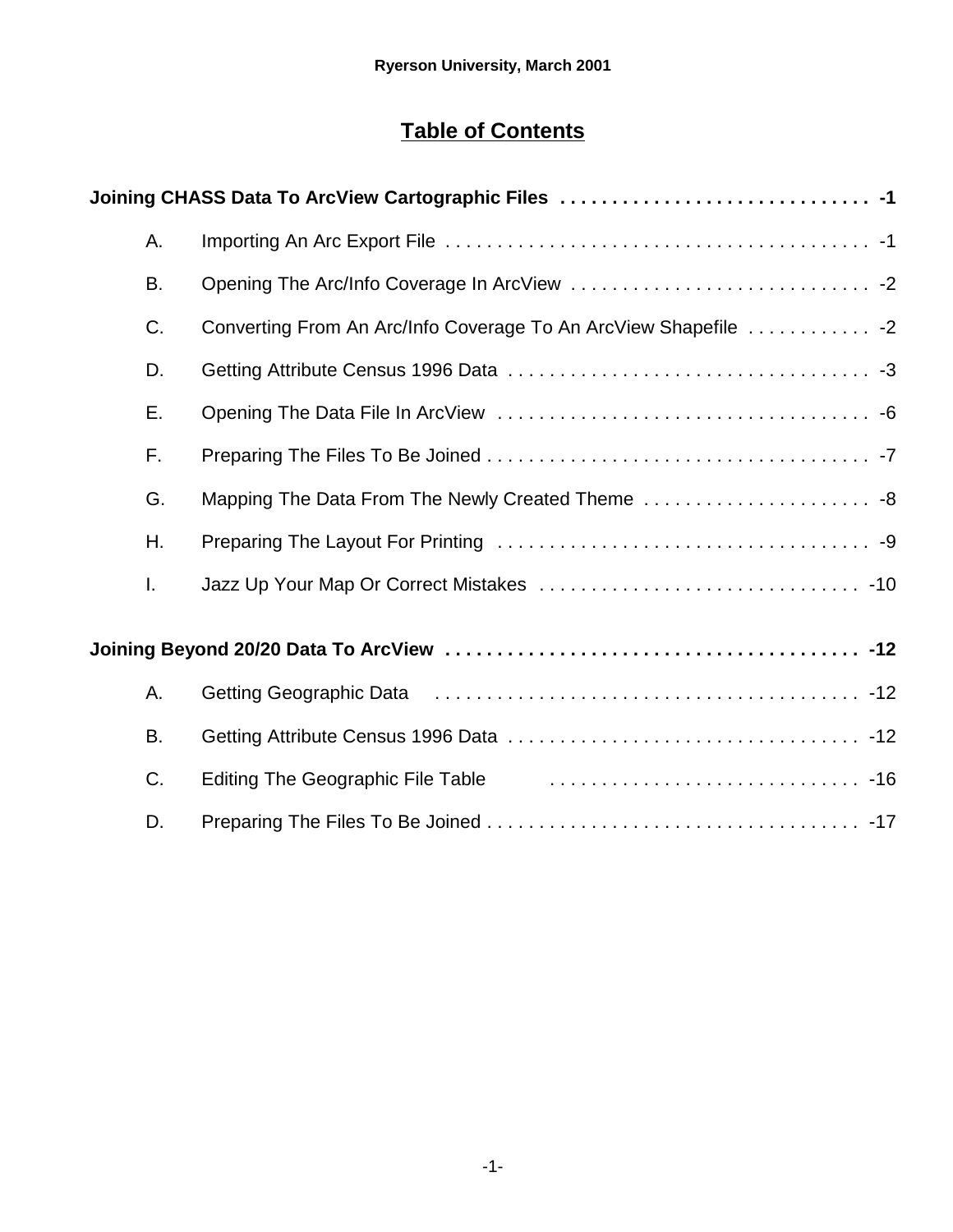# **Joining CHASS Data To ArcView Cartographic Files**

The purpose of this manual is to familiarize the user with data exporting functions in ArcView.

# **A. Importing An Arc Export File**

Self - extracting ArcView Format digital Cartographic Files for the Census Tract Level are available from the **Data Library : Census 1996 Spatial Data Files**, located at the University of Toronto web address below.

http://www.chass.utoronto.ca/datalib/cc96/georef96.htm#cma.

At this site you will be given the option to download either **digital boundary files** (DBF) or **digital cartographic files** (DCF) in Arc/Info or MapInfo formats, at the **census subdivision**, **census tract** or **enumeration area level**. In this example we will use the Arc/Info digital cartographic file at the census tract level. Often Arc/Info Cartographic files(.e00 extension) are found in Arc Export File formats (.exe extension). In order to view a desired Arc Export file in ArcView follow the steps below.

**\*Note** - To use the databases from home, you must be a student (full-time or continuing education), staff or faculty member of Ryerson with an active Ryerson library card. You must also configure your web browser to be able to access the databases through the Library's proxy server. Visit http://www.ryerson.ca/library/info/remote.html for more information.

#### *Example:*

1. Scroll down to Toronto (535) and *Download* the **\*.exe file ( Eg. gct\_535b.exe)** for Arc/Info to your disk.

2. Once this file has been downloaded*, double-click* the **\*.exe file** to *extract* it. Quit the DOS window when it has finished *extracting.*

You will now use **ArcView Import71** program translate data from an Arc/Info export file into an ArcView readable format.

3. *Double-Click* on the **Import71** icon or *select* **Start > Programs > ESRI > ArcView GIS 3.2 > Import71**

4 (a). The **Import71 Utility** window will *open*.

4 (b). In the **Export Filename** *select* **Browse** *locate* the **\*.e00** file in the directory you downloaded it to, and *select* it, then *select* **Open. (Eg. C:\esri\tordcf\gct\_535b.e00).**

4 (c). In the **Output Data Source** *select* **Browse** and the destination location where you want the file to be extracted to, then *select* **OK**. After the last **back slash (\)**, *type* in the **output file name with no extension (Eg. C:\esri\tordcf\gct\_535b).** Now *select* **OK**. Another window will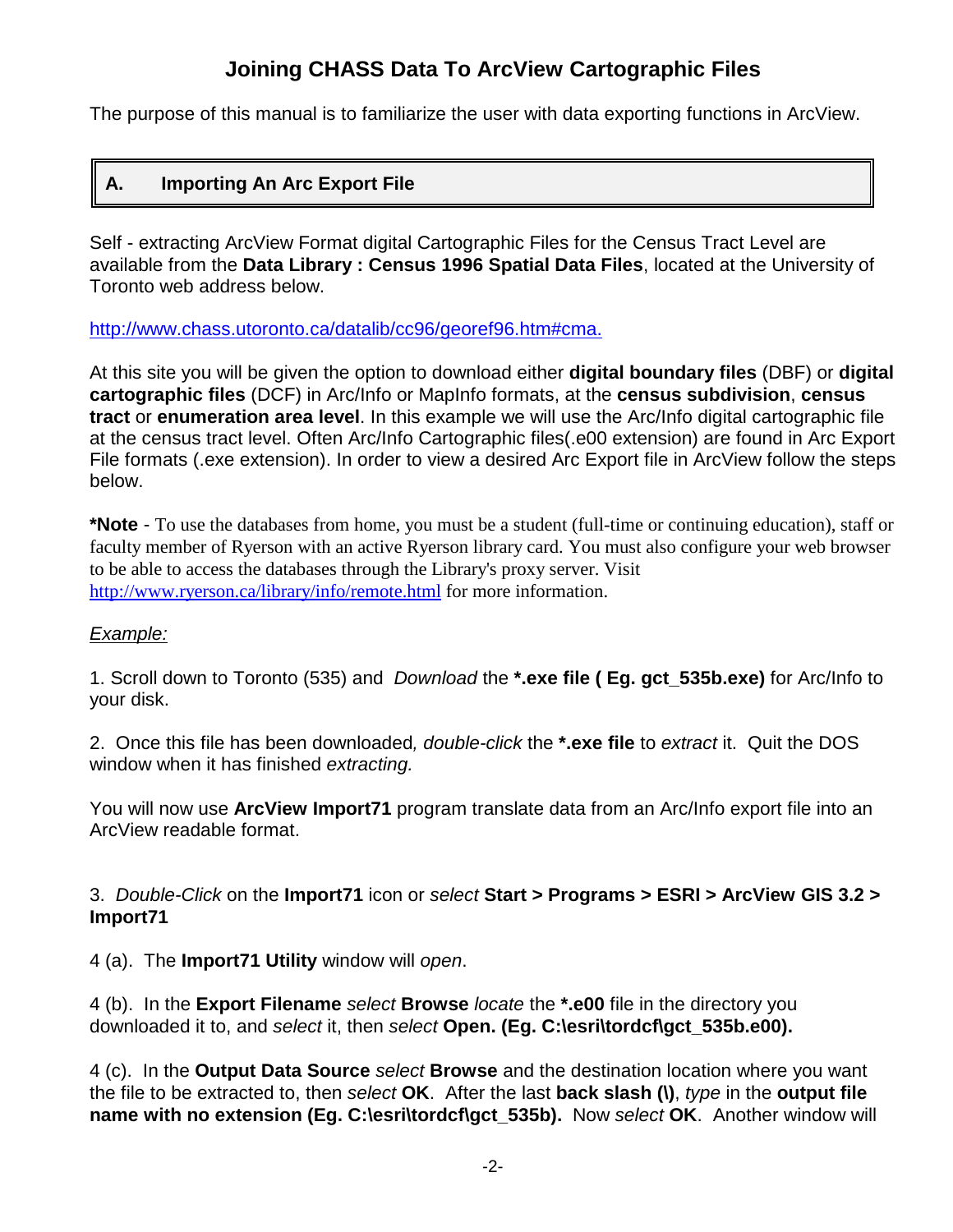### **B. Opening The Arc/Info Coverage In ArcView**

1. *Double-Click* on the **ArcView GIS 3.2** icon or *select* **Start > Programs > ESRI > ArcView GIS 3.2 > ArcView GIS 3.2**.

2. In the **Welcome to ArcView GIS window** *select* **with a new View**, then *select* **OK**.

3. In the **Add data window**, it asks you **Would you like to add data to the View now**, *select* **Yes**.

4. In the **Add Theme window**, *change* the directory to **C:\esri\tordcf\** (for example), then *select* on the left side to **gct\_535b**. Then *select* **OK**.

- 5. Now *maximize* the window titled **View1**, then *maximize* the window titled **ArcView GIS 3.2.**
- 6. *Select* the little grey box left the word **gct\_535b** .

What you now have is a layer of all the Toronto CMA by census tracts, in ArcView this layer is called a **theme.**

# **C. Converting From An Arc/Info Coverage To An ArcView Shapefile**

1. Make sure that **Gct\_535b** is *active*. From the **Tool Bar** select **Theme > Convert to Shapefile** and give it a name **(Eg. Torctage.shp)** (this will be the new file with the combined boundary file and data file). *Select* **Yes**, when asked to **Add shapefile as theme to the view**.

2. Make **Gct\_535b** *active*, and from the **Main Menu** *select* **Edit > Delete Themes > Yes To All**.

3. Now make **Torctage** *active* and put a **check** in the **little grey box** beside the **Torctage.shp** name.

4. *Select* the **Open Theme Table** button (5<sup>th</sup> button, middle row, left of the binoculars button). You should see the combined **\*.dbf file** and **boundary file**. Now let's close this table.

#### **D. Getting Attribute Census 1996 Data**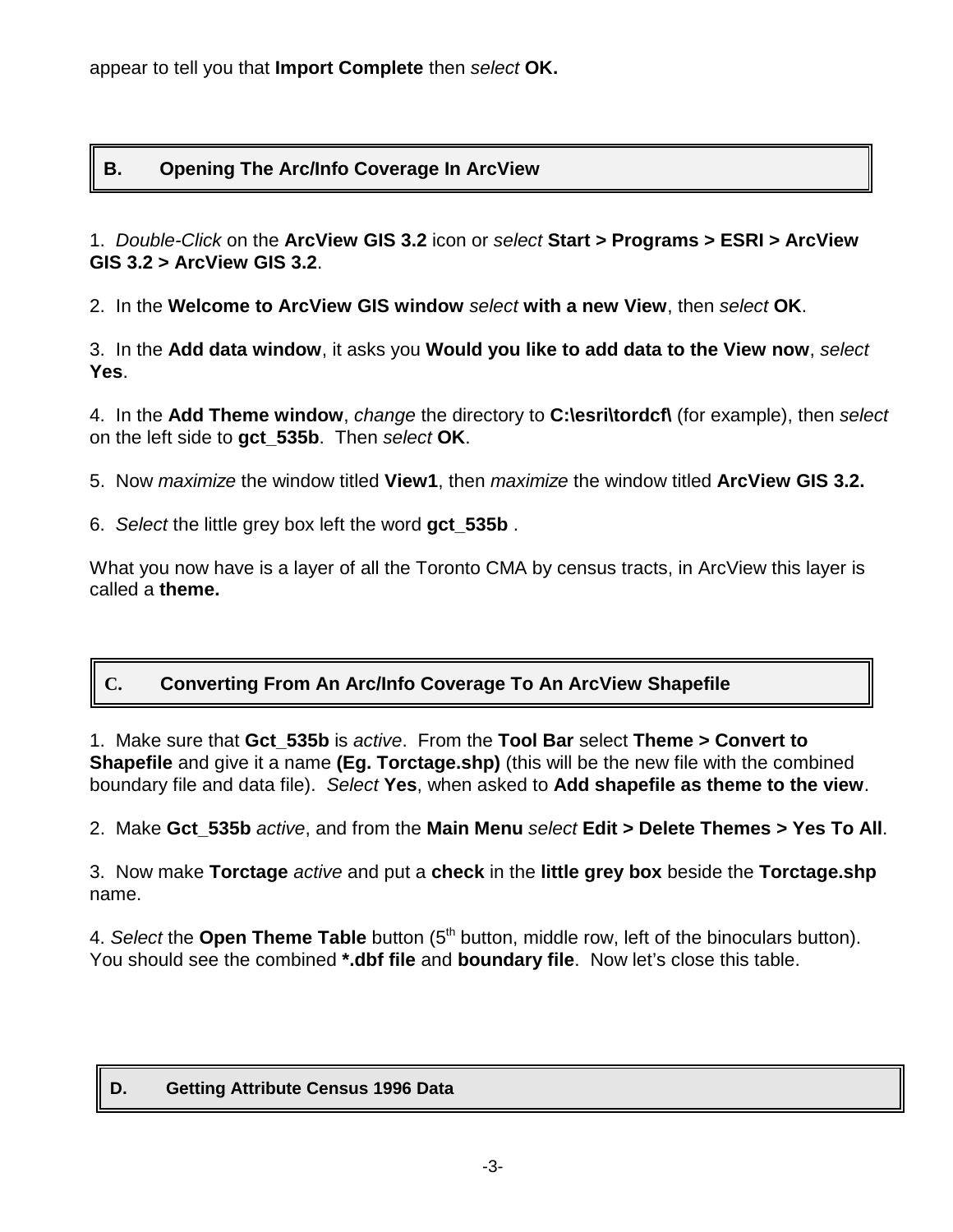In order to map data variables the data table must be joined with the .dcf or .dbf file.

1. You may *download* the data from **CHASS Canadian 1996 Profile Census Tract Level** located at the site listed below:

http://datacentre.chass.utoronto.ca/census/96\_ct.html

- 2(a). *Select* the **Census Metropolitan Area** = **Toronto**
- 2(b) **Do you want the data categories to be listed as** = **Columns**
- 2(c) **Select the Data Category**: *Use* the **Ctrl** or **Shift** keys for multi select. Always be sure to *select* **CTName** as one of the **data categories** because this field is used to link to the spatial data.
- 2(d) **Select the output format** = **Text**
- 2(e) **Submit your request** = *Click* **Submit Query**

A data file should appear on screen.

3. In **Netscape** *or* **Internet Explorer** go to **File > Save As > C:\Temp\Tor96.txt** (Make sure you *change* the **extension** to .**txt NOT .html**)

4(a). *Open* the **.txt file** in **WordPad** 

4(b). *Delete* unneeded **rows** (i.e. header information, empty rows, and the summary data row (first row of the actual data) until you are left with the raw data and column headings.

| ы       | 纳<br>滿         | 喝<br>磇<br><b>I</b> KD |            |          |         |    |
|---------|----------------|-----------------------|------------|----------|---------|----|
| Save V1 | V <sub>2</sub> | V8                    | V9.        | V10      | V11     |    |
| 0000.00 | 0000           | 3898933,00            | 4263757.00 | 9.40     | 5867.73 | 42 |
| 0001.00 | 1012           | 618.00                | 695.00     | 12.50    | 5.44    |    |
| 0002.00 | 1013           | 592.00                | 563.00     | $-4.90$  | 3.44    |    |
| 0004.00 | 1015           | 7050.00               | 6940.00    | $-1.60$  | 0.31    |    |
| 0005.00 | 1016           | 5087.00               | 5374.00    | 5.60     | 0.36    |    |
| 0006.00 | 1017           | 280.00                | 247.00     | $-11.80$ | 0.03    |    |
| 0008.00 | 1019           | 1336.00               | 1303.00    | $-2.50$  | 1.99    |    |
| 0009.00 | 1020           | 300,00                | 298.00     | $-0.70$  | 0.10    |    |
| 0010.00 | 1021           | 6715.00               | 6891.00    | 2.60     | 0.73    |    |
| 0011.00 | 1022           | 836.00                | 945.00     | 13.00    | 0.98    |    |
| 0012.00 | 1023           | 1955.00               | 2174.00    | 11.20    | 1.14    |    |
| 0013.00 | 1024           | 4573.00               | 5299.00    | 15.90    | 0.73    |    |
| 0014.00 | 1025           | 304.00                | 453.00     | 49.00    | 0.44    |    |
| 0015.00 | 1026           | 1364.00               | 1877.00    | 37.60    | 0.28    |    |
| 0016.00 | 1027           | 1133.00               | 1465.00    | 29.30    | 0.67    |    |
| 0017.00 | 1028           | 4671.00               | 5207.00    | 11.50    | 1.14    |    |
| 0018.00 | 1029           | 1822.00               | 1925.00    | 5.70     | 0.34    |    |
| 0019.00 | 1030           | 3209.00               | 3417.00    | 6.50     | 0.44    |    |
| 0021.00 | 1032           | 5199.00               | 5248.00    | 0.90     | 0.85    |    |
| 0022.00 | 1033           | 3857.00               | 3805.00    | $-1.30$  | 0.54    |    |

4(c). **File > Save As > C:\temp\Tor 96-2.txt (Text**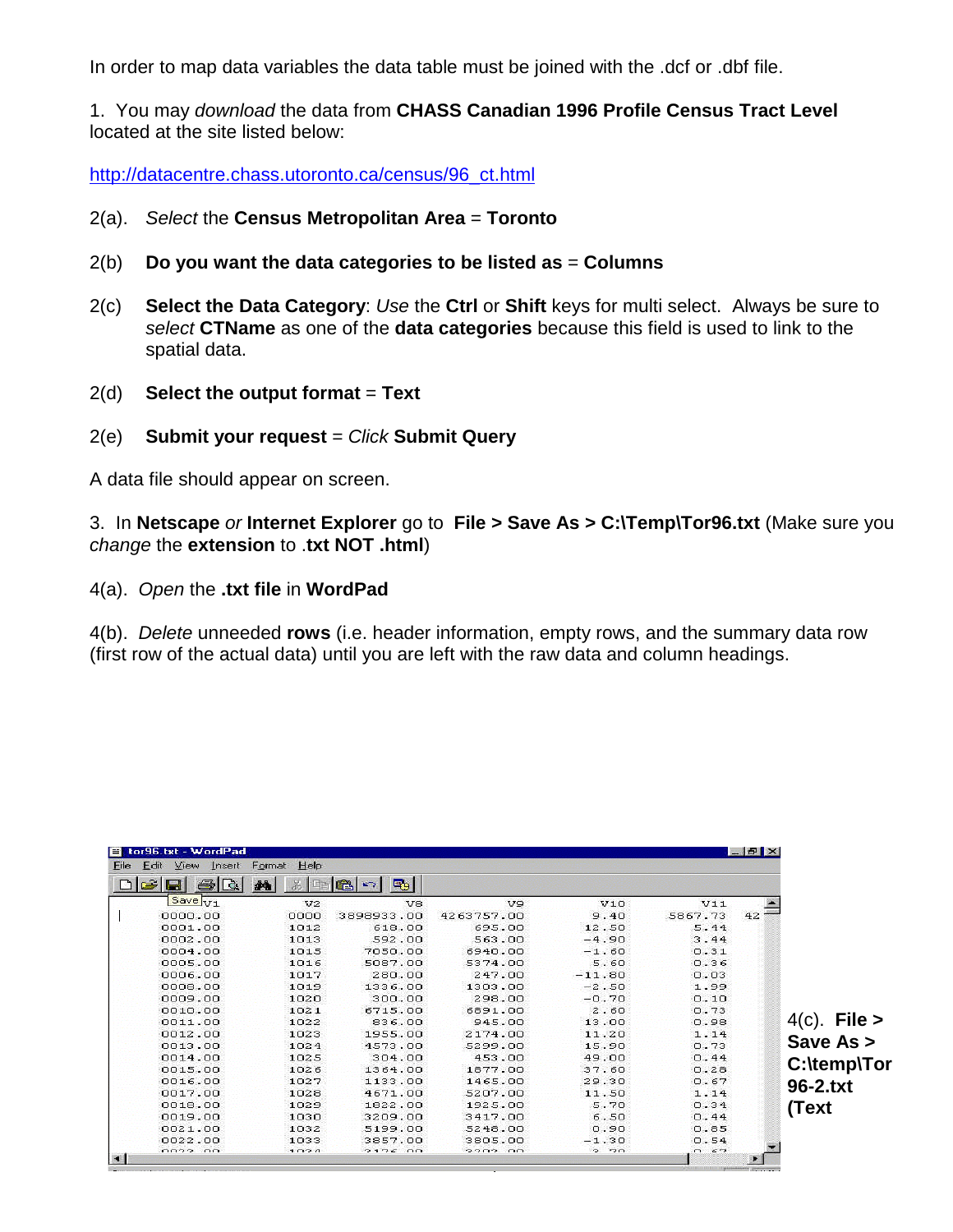#### **Document)**

- 5(a). *Open* **MICROSOFT EXCEL**
- 5(b). **File > Open > C:\Temp\Tor96-2.txt** (Change Files of Type = Text Files)
- 5(c). The **Text Import Wizard Step 1 of 3** should *open* (see below) For **Original Data Type** Select: **FIXED WIDTH** For **START IMPORT AT ROW** Select: **1 (or which ever row you want to start importing the data)** For **FILE ORIGIN** Select: **Windows (ANSI) -** *default setting* Click **Next**

|                                                                         | Text Import Wizard - Step 1 of 3                             |                                                                                                                                                          |           |          |           | $ ?  \times$ |  |  |  |  |  |  |
|-------------------------------------------------------------------------|--------------------------------------------------------------|----------------------------------------------------------------------------------------------------------------------------------------------------------|-----------|----------|-----------|--------------|--|--|--|--|--|--|
|                                                                         |                                                              | The Text Wizard has determined that your data is Fixed Width.<br>If this is correct, choose Next, or choose the data type that best describes your data. |           |          |           |              |  |  |  |  |  |  |
| Original data type                                                      |                                                              |                                                                                                                                                          |           |          |           |              |  |  |  |  |  |  |
| Choose the file type that best describes your data:                     |                                                              |                                                                                                                                                          |           |          |           |              |  |  |  |  |  |  |
| C Delimited<br>- Characters such as commas or tabs separate each field. |                                                              |                                                                                                                                                          |           |          |           |              |  |  |  |  |  |  |
|                                                                         | Fixed width!                                                 | - Fields are aligned in columns with spaces between each field.                                                                                          |           |          |           |              |  |  |  |  |  |  |
|                                                                         | Windows (ANSI)<br>11<br>Start import at row:<br>File origin: |                                                                                                                                                          |           |          |           |              |  |  |  |  |  |  |
|                                                                         |                                                              | Preview of file C:\WINDOWS\DESKTOP\Sylvia's Stuff\Mis\Tor96.txt.                                                                                         |           |          |           |              |  |  |  |  |  |  |
|                                                                         | V1                                                           | V245                                                                                                                                                     | V246      | V247     | V248      |              |  |  |  |  |  |  |
| $\frac{2}{3}$                                                           | 0000.00                                                      | 202440.00                                                                                                                                                | 286460.00 | 47495.00 | 107795.00 |              |  |  |  |  |  |  |
|                                                                         | 0001.00                                                      | 10.00                                                                                                                                                    | 75.00     | 0.00     | 10.00     |              |  |  |  |  |  |  |
| $\begin{array}{c}\n4 \\ 5 \\ 6\n\end{array}$                            | 0002.00                                                      | 0.00                                                                                                                                                     | 0.00      | 15.00    | 0.00      |              |  |  |  |  |  |  |
|                                                                         | 0004.00                                                      | 15.00                                                                                                                                                    | 160.00    | 45.00    | 70.00     |              |  |  |  |  |  |  |
|                                                                         |                                                              |                                                                                                                                                          |           |          |           |              |  |  |  |  |  |  |
|                                                                         |                                                              |                                                                                                                                                          |           |          |           |              |  |  |  |  |  |  |
|                                                                         |                                                              |                                                                                                                                                          | Cancel    | $<$ Back | Next      | Einish       |  |  |  |  |  |  |

**2 of 3** should *appear*.

The **Text Import Wizard Step**

At this stage, one can adjust the column breaks. For this case, since we selected **FIXED WIDTH** in **Step 1 of 3**, the data automatically aligns properly (See figure below). To change the columns breaks, if neccessary, just follow the instructions on the screen. Click on *NEXT* to proceed.

| Text Import Wizard - Step 2 of 3                       |                                                   |           |          |            | <b>P</b> |  |  |  |  |  |  |  |
|--------------------------------------------------------|---------------------------------------------------|-----------|----------|------------|----------|--|--|--|--|--|--|--|
| This screen lets you set field widths (column breaks). |                                                   |           |          |            |          |  |  |  |  |  |  |  |
| Lines with arrows signify a column break.              |                                                   |           |          |            |          |  |  |  |  |  |  |  |
| To CREATE a break line, click at the desired position. |                                                   |           |          |            |          |  |  |  |  |  |  |  |
|                                                        | To DELETE a break line, double click on the line. |           |          |            |          |  |  |  |  |  |  |  |
| To MOVE a break line, click and drag it.               |                                                   |           |          |            |          |  |  |  |  |  |  |  |
|                                                        |                                                   |           |          |            |          |  |  |  |  |  |  |  |
| Data preview                                           |                                                   |           |          |            |          |  |  |  |  |  |  |  |
| 10                                                     | 20                                                | 30        | 40       | 50<br>ñП   |          |  |  |  |  |  |  |  |
| V <sub>1</sub>                                         | V245                                              | V246      | V247     | V248       |          |  |  |  |  |  |  |  |
| 0000.00                                                | 202440.00                                         | 286460.00 | 47495.00 | 107795.00  | 796      |  |  |  |  |  |  |  |
| 0001.00                                                | 10.00                                             | 75.00     | 0.00     | 10.00      |          |  |  |  |  |  |  |  |
| 0002.00                                                | 0.00                                              | 0.00      | 15.00    | 0.00       |          |  |  |  |  |  |  |  |
| 0004.00                                                | 15.00                                             | 160.OO    | 45.00    | 70.00      |          |  |  |  |  |  |  |  |
|                                                        |                                                   |           |          |            |          |  |  |  |  |  |  |  |
|                                                        |                                                   |           |          |            |          |  |  |  |  |  |  |  |
|                                                        |                                                   | Cancel    | $<$ Back | <br>Next > | Finish   |  |  |  |  |  |  |  |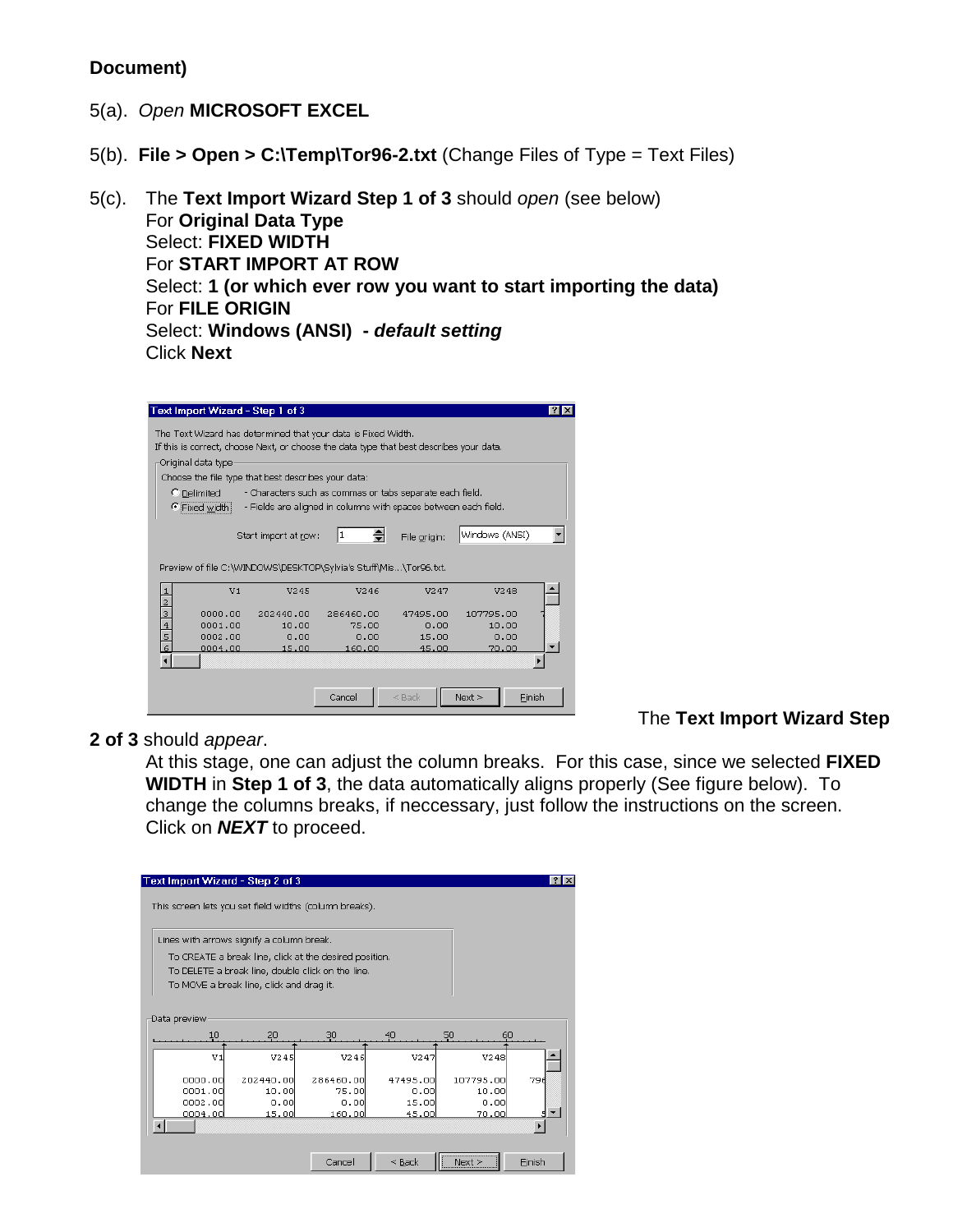#### The **Text Import Wizard Step 3 of 3** should *appear*.

Since the values are all numeric, we must change the **COLUMN DATA FORMAT** to preserve all the decimals points and the 00's after the decimal point. By default, the data format is set to **GENERAL**. This can be used, however it will eliminate any zeros after the decimal point. For example: 15.00 will appear as 15 after the conversion. Sometimes, we might need the zeros after the decimal point. The way to preserve the zeros is to change the column data format to **TEXT**.

Click on the first column to highlight the field. Then, while holding down the Ctrl key, scroll to the last column and click on it as well while still holding down the Ctrl key. This will highlight all the columns. Once all the columns are selected, under the **COLUMN DATA FORMAT** field, select **TEXT** (See figure below for a screenshot).

| Text Import Wizard - Step 3 of 3                                             |                                                                                                    |                                      |                                              |                                     | ? x    |  |  |  |  |  |
|------------------------------------------------------------------------------|----------------------------------------------------------------------------------------------------|--------------------------------------|----------------------------------------------|-------------------------------------|--------|--|--|--|--|--|
| This screen lets you select each column and set<br>the Data Enrmat.<br>text. | 'General' converts numeric values to numbers,<br>date values to dates, and all remaining values to |                                      | C General<br>$\epsilon$ Text<br>$\cap$ Date: | Column data format-<br>MDY          |        |  |  |  |  |  |
| C Do not import column (skip)<br>Advanced<br>Data preview                    |                                                                                                    |                                      |                                              |                                     |        |  |  |  |  |  |
| Text                                                                         | Text                                                                                               | Text                                 | lText                                        | lText.                              | lText  |  |  |  |  |  |
| VI                                                                           | V245                                                                                               | V246                                 | V247                                         | V248                                |        |  |  |  |  |  |
| 0000.00<br>0001.00<br>0002.00<br>0004.00                                     | 202440.00<br>10.00<br>0.00<br>15,00                                                                | 286460.00<br>75.00<br>0.00<br>160.00 | 47495.00<br>0.00<br>15.00<br>45.00           | 107795.00<br>10.00<br>0.00<br>70.00 | 79     |  |  |  |  |  |
|                                                                              |                                                                                                    |                                      |                                              |                                     |        |  |  |  |  |  |
|                                                                              |                                                                                                    | Cancel                               | $<$ Back                                     | Next                                | Finish |  |  |  |  |  |

Click on **NEXT**.

When done, your spreadsheet should look like the following:

|                |                                         | Microsoft Excel - Tor96.bt                                               |                                     |             |                                                                                          |                     |                  |                                            |          |          |              |              | <b>EF</b> X<br>$-10x$    |
|----------------|-----------------------------------------|--------------------------------------------------------------------------|-------------------------------------|-------------|------------------------------------------------------------------------------------------|---------------------|------------------|--------------------------------------------|----------|----------|--------------|--------------|--------------------------|
|                |                                         | File Edit View Insert Format Tools Data Window Help                      |                                     |             |                                                                                          |                     |                  |                                            |          |          |              |              |                          |
|                | $D \cong H \oplus B \otimes \mathbb{V}$ |                                                                          | $\lambda$ the ex $\sigma$ of $\sim$ |             | $\left  \begin{array}{ccc} 0 & \sum f_i & \frac{1}{2} & \frac{7}{4} \end{array} \right $ |                     | <b>龍 48 100%</b> | $-2$ .                                     |          |          |              |              |                          |
|                | Arial                                   | $-10$                                                                    | $\overline{\phantom{a}}$            | $B$ $I$ $U$ | 事事事関                                                                                     | $*3.38$<br>$$ \%$ , | 信徒               | $\mathbb{H} \cdot \mathbb{A}$ $\mathbb{A}$ |          |          |              |              |                          |
|                | A1                                      | $\overline{\phantom{a}}$                                                 | V <sub>1</sub><br>٠                 |             |                                                                                          |                     |                  |                                            |          |          |              |              |                          |
|                | A                                       | B                                                                        | C                                   | D           | E                                                                                        | F                   | G                | H                                          |          | J        | Κ            |              | $\overline{ }$           |
| 1              | V <sub>1</sub>                          | V245                                                                     | V246                                | V247        | V248                                                                                     | V249                | V250             | V251                                       | V252     | V253     | V254         | V255         | V.                       |
| $\overline{2}$ |                                         |                                                                          |                                     |             |                                                                                          |                     |                  |                                            |          |          |              |              |                          |
| 3              | 0000.00                                 |                                                                          | 202440.00 286460.00 47495.00        |             | 107795.0079620.00                                                                        |                     | 25145.00         | 72800.00                                   | 13780.00 | 64625.00 | 49230.00     | 35485.00     | 5                        |
| $\overline{4}$ | 0001.00                                 | 10.00                                                                    | 75.00                               | 0.00        | 10.00                                                                                    | 10.00               | 0.00             | 10.00                                      | 0.00     | 0.00     | 0.00         | 0.00         | 0                        |
| 5              | 0002.00                                 | 0.00                                                                     | 0.00                                | 15.00       | 0.00                                                                                     | 0.00                | 0.00             | 0.00                                       | 0.00     | 0.00     | 0.00         | 0.00         | 0                        |
| 6              | 0004.00                                 | 15.00                                                                    | 160.00                              | 45.00       | 70.00                                                                                    | 575.00              | 55.00            | 180.00                                     | 0.00     | 35.00    | 10.00        | 90.00        | $\overline{c}$           |
| 7              | 0005.00                                 | 30.00                                                                    | 355.00                              | 25.00       | 165.00                                                                                   | 255.00              | 60.00            | 195.00                                     | 0.00     | 0.00     | 10.00        | 35.00        | 3                        |
| 8              | 0006.00                                 |                                                                          |                                     |             |                                                                                          |                     |                  |                                            |          |          |              |              | $\sim$                   |
| $\overline{9}$ | 0008.00                                 | 20.00                                                                    | 0.00                                | 15.00       | 10.00                                                                                    | 0.00                | 0.00             | 65.00                                      | 0.00     | 0.00     | 10.00        | 0.00         | $\mathbf{1}$             |
| 10             | 0009.00                                 |                                                                          |                                     |             |                                                                                          |                     |                  |                                            |          |          |              |              | $\overline{\phantom{a}}$ |
| 1'             | 0010.00                                 | 30.00                                                                    | 625.00                              | 50.00       | 1215.00                                                                                  | 190.00              | 50.00            | 205.00                                     | 10.00    | 0.00     | 10.00        | 65.00        | $\mathbf{1}$             |
| 12             | 0011.00                                 | 0.00                                                                     | 130.00                              | 15.00       | 25.00                                                                                    | 10.00               | 30.00            | 0.00                                       | 0.00     | 0.00     | 0.00         | 0.00         | 0                        |
| 13             | 0012.00                                 | 15.00                                                                    | 120.00                              | 30.00       | 10.00                                                                                    | 20.00               | 15.00            | 100.00                                     | 15.00    | 0.00     | 20.00        | 20.00        | $\mathbf{1}$             |
| 14             | 0013.00                                 | 45.00                                                                    | 395.00                              | 135.00      | 20.00                                                                                    | 60.00               | 30.00            | 50.00                                      | 10.00    | 0.00     | 30.00        | 20.00        | 7                        |
| 15             | 0014.00                                 | 0.00                                                                     | 60.00                               | 0.00        | 0.00                                                                                     | 0.00                | 10.00            | 0.00                                       | 0.00     | 0.00     | 10.00        | 20.00        | 1                        |
| 16             | 0015.00                                 | 30.00                                                                    | 140.00                              | 30.00       | 0.00                                                                                     | 15.00               | 0.00             | 15.00                                      | 0.00     | 0.00     | 10.00        | 0.00         | $\mathbf{1}$             |
| 17             | 0016.00                                 |                                                                          |                                     |             | ۰                                                                                        | L.                  | a.               | L,                                         |          |          |              |              | $\overline{\phantom{a}}$ |
| 18             | 0017.00                                 | 45.00                                                                    | 115.00                              | 30.00       | 30.00                                                                                    | 55.00               | 15.00            | 160.00                                     | 35.00    | 0.00     | 10.00        | 30.00        | $\mathbf{1}$             |
| 19             | 0018.00                                 | 0.00                                                                     | 365.00                              | 0.00        | 25.00                                                                                    | 0.00                | 10.00            | 10.00                                      | 0.00     | 0.00     | 15.00        | 10.00        | 4                        |
| 20             | 0019.00                                 | 0.00                                                                     | 945.00                              | 25.00       | 125.00                                                                                   | 0.00                | 15.00            | 60.00                                      | 0.00     | 0.00     | 0.00         | 10.00        | 4                        |
| 2 <sup>′</sup> | 0021.00                                 | 45.00                                                                    | 35.00                               | 100.00      | 20.00                                                                                    | 50.00               | 0.00             | 30.00                                      | 10.00    | 0.00     | 0.00         | 0.00         | 0                        |
| 22             | 0022.00                                 | 10.00                                                                    | 50.00                               | 60.00       | 0.00                                                                                     | 10.00               | 0.00             | 15.00                                      | 50.00    | 0.00     | 0.00         | 0.00         | 0                        |
| 23             | 0023.00                                 | 10.00                                                                    | 10.00                               | 70.00       | 0.00                                                                                     | 0.00                | 0.00             | 0.00                                       | 30.00    | 0.00     | 0.00         | 0.00         | 0                        |
| 24             | 0024.00                                 | 40.00                                                                    | 40.00                               | 85.00       | 0.00                                                                                     | 70.00               | 20.00            | 10.00                                      | 65.00    | 0.00     | 15.00        | 0.00         | $\mathbf{0}$             |
| 25             | 0025.00                                 | 10.00                                                                    | 150.00                              | 10.00       | 15.00                                                                                    | 25.00               | 0.00             | 20.00                                      | 20.00    | 0.00     | 60.00        | 10.00        | $8 -$                    |
|                | $\vert$ 4 + $\vert$ + $\vert$ Tor96/    |                                                                          |                                     |             |                                                                                          |                     |                  | $\vert \cdot \vert$                        |          |          |              |              | ▶ΙΓ                      |
|                | Ready                                   |                                                                          |                                     |             |                                                                                          |                     |                  |                                            |          |          | <b>NUM</b>   |              |                          |
|                |                                         | Start   Corel WordPerfect - [   X Microsoft Excel -    Funtitled - Paint |                                     |             |                                                                                          |                     |                  |                                            |          |          | <b>Besha</b> | 騗<br>8:07 PM |                          |

5(d). To *save* changes, go to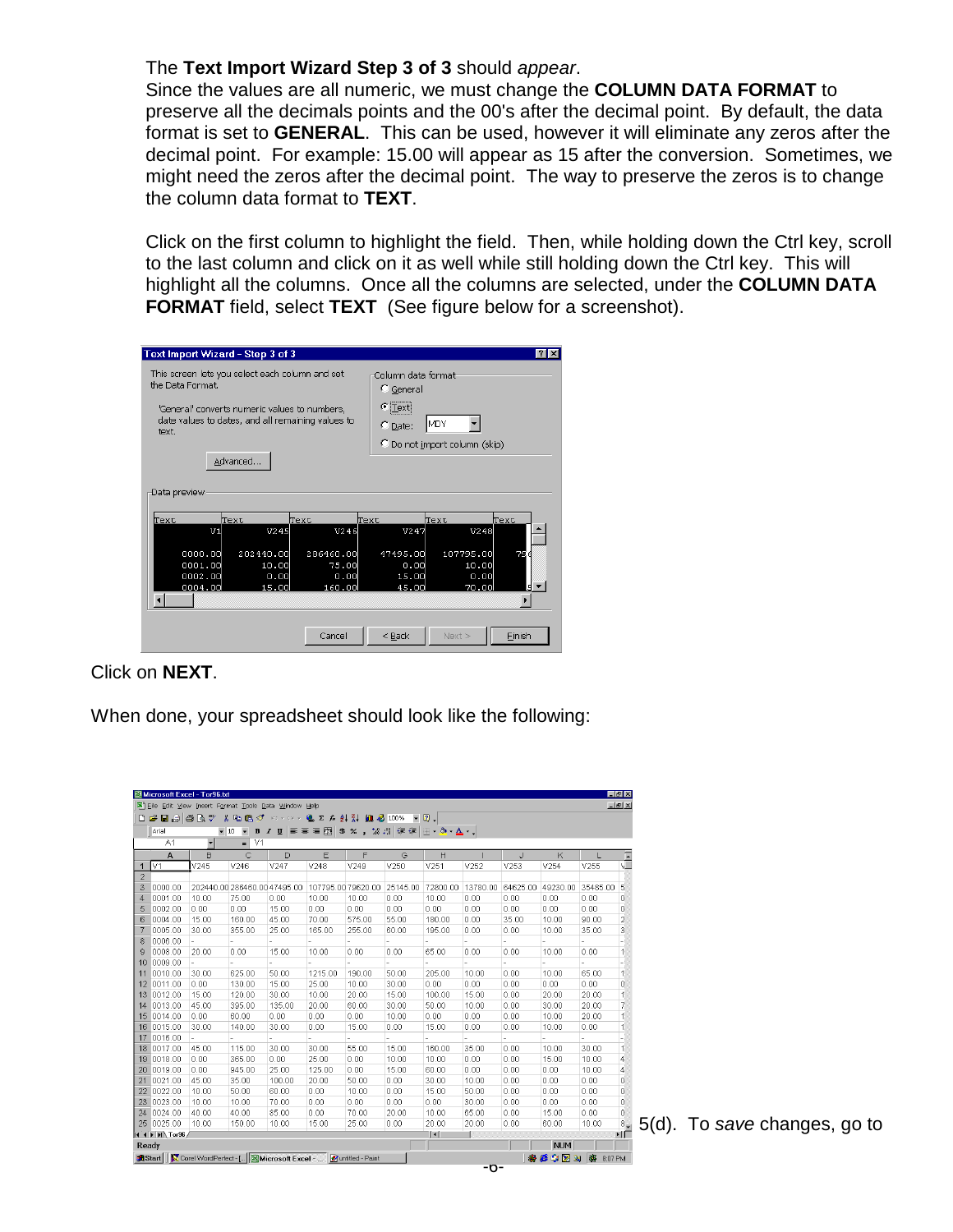# **E. Opening The Data File In ArcView**

Open ArcView *Start > ESRI > ArcView GIS 3.2*

1. Select the **Open Theme Table** button (5<sup>th</sup> button, middle row, left of the binoculars button).

2. Now *minimize* the **View1** window. And *reduce* the **Attributes of Gct\_535b** window.

3. From the **Untitled Menu** *select* **Tables** then *select* **Add**. From the **Add Table** window *select* the **\*.dbf file (in this example use Tor96-3.dbf)** that you want to join.

4 (a). From the **Main Menu** *select* **Table > Start Editing** (make sure **Tor96-3.dbf** is active, the header will be blue if it is active).

4 (b). From the **Main Menu** *select* **Edit > Add Field.**

4 (c). From the **Field Definition** window *change* the **Name** to **ct\_name**, the **Type** to **String** and the **Width** to **7**.

4 (d) The new field **ct\_name** should be *highlighted*, if it not then *click* on it.

4 (e) From the **Main Menu** *select* **Field > Calculate.** From **Fields** *double-click* on **V1**; From **Type** *select* **String**; From **Request** *scroll down* to **Right** and *double click* on it; Finally **between the brackets** in the **equation box** *put* **7.** *Select* **OK.**

This will convert 0001.00 (5351012) 00000 into 0001.00

4 (f). From the **Main Menu** *select* **Table > Stop Editing > Yes.**

#### **F. Preparing The Files To Be Joined**

You can ioin a database table to an ArcView table (e.g., a shapefile theme's attribute table), if they share a common fields of values. All of the rows selected by the database table's query can be joined to the ArcView table.

To join a database table to an ArcView table

- 1 Open the database table; if the table's window is already open, make it active.
- 2 Click on the common field's name in the database table to make the field active.
- 3 Open the ArcView table; if the table's window is already open, make it active.
- 4 Click on the common field's name in the ArcView table to make the field active.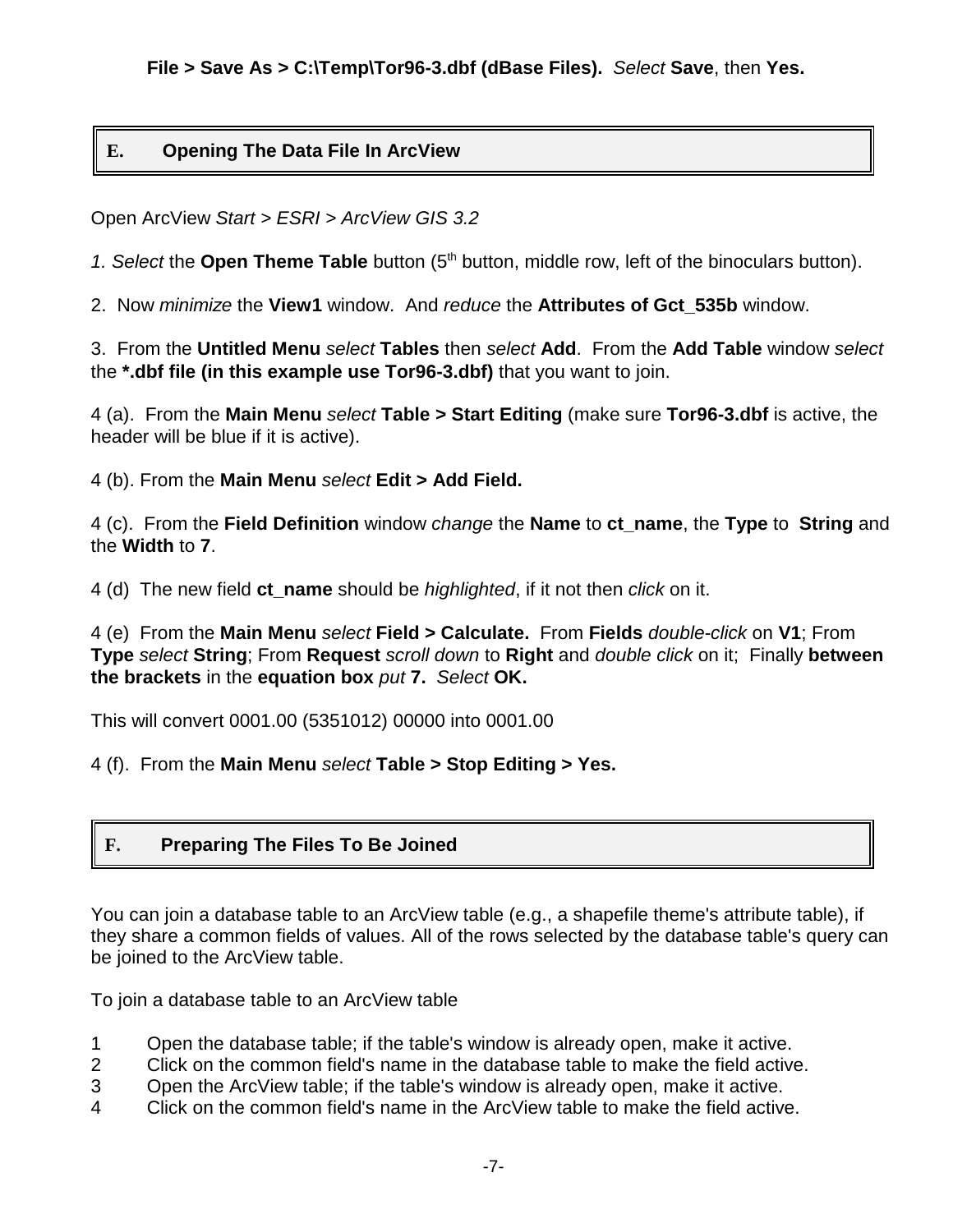5 Click the Join button .

The contents of the ArcView table changes to include the joined attributes from the database table while the database table remains open and unchanged.

The joined attributes are not permanently part of the ArcView table. ArcView gets the joined attributes from the database using a join query taken from the database table's query at the time of the join. If the values in the database change you can see those changes by refreshing the joined table. When you open a saved project, ArcView will recreate the join and retrieve the appropriate values into the local table.

The join query is not linked to the database table's query. After joining a database table and a local table, if you change the database table's query in a way that affects which rows are joined, the rows joined to the local table won't change when you refresh its values. To update which records are joined, you need to remove the join from the local table then join the tables again following the steps above.

5 (a). Make the **tor96-3.dbf** window active.

5 (b). *Click* on the field labelled **ct\_name.** Now sort datafile records in ascending order (3rd last button in the middle row).

5 (c). Make the **boundary file (Attributes of Gct\_535b)** window *active*. *Click* on the field labelled **Ctname,** to which the datafile will be joined. Sort boundary file records in ascending order.

5 (d). Make sure that the **boundary file (Attributes of Gct\_535b)** is file is *active*. From the **Main Menu** *select* **Table > Join**. The **tor96-3.dbf file** should *disappear*. *Scroll* along the *boundary file* to see if the **\*.dbf file** data fields are present.

If this was done correctly the new table should look like this:

| & ArcView GIS 3.2                                                                                                                                                                                                                          |                 |               |                             |                                     |         |         |                          |         |            |         |                 | $\blacksquare$ $\blacksquare$ $\times$ |
|--------------------------------------------------------------------------------------------------------------------------------------------------------------------------------------------------------------------------------------------|-----------------|---------------|-----------------------------|-------------------------------------|---------|---------|--------------------------|---------|------------|---------|-----------------|----------------------------------------|
| Edit<br>Table<br>File                                                                                                                                                                                                                      | Window<br>Field | Help          |                             |                                     |         |         |                          |         |            |         |                 |                                        |
| 圓<br>-SC<br>the second second second second second second second second second second second second second second second second second second second second second second second second second second second second second second second s | 隐<br>目          | G<br><b>M</b> | MI (IL<br>ෙ                 | $ \Sigma  \mathbb{I} $<br>⊪₹<br>IÈ. | $R^2$   |         |                          |         |            |         |                 |                                        |
|                                                                                                                                                                                                                                            |                 |               |                             |                                     |         |         |                          |         |            |         |                 |                                        |
| 0 <sub>o</sub>                                                                                                                                                                                                                             | 815 selected    |               | $\frac{1}{2}$               |                                     |         |         |                          |         |            |         |                 |                                        |
| tor96-3.dbf                                                                                                                                                                                                                                |                 |               |                             |                                     |         |         |                          |         |            |         |                 | $E$ $x$                                |
| V1                                                                                                                                                                                                                                         | V57             | V58           | V59                         | V60                                 | V61     | V62     | V63                      | ct name | Chied      | Consult | Pruid           |                                        |
| V1                                                                                                                                                                                                                                         | V300            | V301          | V302                        | V303                                | V304    | V305    | V306                     | V1      |            |         |                 |                                        |
| 0000.00                                                                                                                                                                                                                                    | 10.00           | 0.00          | 0.00                        | 5110.00                             | 0.00    | 1935.00 | 0.00                     | 0000.00 |            |         |                 |                                        |
| 0001.00                                                                                                                                                                                                                                    | 0.00            | 0.00          | 0.00                        | 000                                 | 0.00    | 0.00    | 0.00                     | 0001.00 | 5350001.00 | 535     | 35              |                                        |
| 0002.00                                                                                                                                                                                                                                    | 0.00            | 0.00          | 0.00                        | 0.00                                | 0.00    | 0.00    | 0.00                     | 0002.00 | 5350002.00 | 535     | 35              |                                        |
| 0004.00                                                                                                                                                                                                                                    | 0.00            | 0.00          | 0.00                        | 10.00                               | 0.00    | 0.00    | 0.00                     | 0004.00 | 5350004.00 | 535     | 35              |                                        |
| 0005.00                                                                                                                                                                                                                                    | 0.00            | 0.00          | 0.00                        | 10.00                               | 0.00    | 0.00    | 0.00                     | 0005.00 | 5350005.00 | 535     | 35              |                                        |
| 0006.00                                                                                                                                                                                                                                    |                 |               |                             |                                     | $\cdot$ |         |                          | 0006.00 | 5350006.00 | 535     | 35              |                                        |
| 0007.01                                                                                                                                                                                                                                    | 0.00            | 0.00          | 0.00                        | 0.00                                | 0.00    | 0.00    | 0.00                     | 0007.01 | 5350007.01 | 535     | 35              |                                        |
| 0007.02                                                                                                                                                                                                                                    | 0.00            | 0.00          | 0.00                        | 0.00                                | 0.00    | 0.00    | 0.00                     | 0007.02 | 5350007.02 | 535     | 35              |                                        |
| 0008.00                                                                                                                                                                                                                                    | 0.00            | 0.00          | 0.00                        | 0.00                                | 0.00    | 0.00    | 0.00                     | 0008.00 | 5350008.00 | 535     | 35              |                                        |
| 0009.00                                                                                                                                                                                                                                    |                 |               |                             |                                     |         |         | $\overline{\phantom{a}}$ | 0009.00 | 5350009.00 | 535     | 35              |                                        |
| 0010.00                                                                                                                                                                                                                                    | 0.00            | 0.00          | 0.00                        | 0.00                                | 0.00    | 10.00   | 0.00                     | 0010.00 | 5350010.00 | 535     | 35              |                                        |
| 0011.00                                                                                                                                                                                                                                    | 0.00            | 0.00          | 0.00                        | 0.00                                | 0.00    | 0.00    | 0.00                     | 0011.00 | 5350011.00 | 535     | 35              |                                        |
| 0012.00                                                                                                                                                                                                                                    | 0.00            | 0.00          | 0.00                        | 10.00                               | 0.00    | 0.00    | 0.00                     | 0012.00 | 5350012.00 | 535     | 35              |                                        |
| 0013.00                                                                                                                                                                                                                                    | 0.00            | 000           | 0.00                        | 55.00                               | 0.00    | 0.00    | 0.00                     | 0013.00 | 5350013.00 | 535     | 35              |                                        |
| 0014.00                                                                                                                                                                                                                                    | 0.00            | 0.00          | 0.00                        | 0.00                                | 0.00    | 0.00    | 0.00                     | 0014.00 | 5350014.00 | 535     | 35              |                                        |
| 0015.00                                                                                                                                                                                                                                    | 0.00            | 0.00          | 0.00                        | 10.00                               | 0.00    | 0.00    | 0.00                     | 0015.00 | 5350015.00 | 535     | 35              |                                        |
| 0016.00                                                                                                                                                                                                                                    | $\sim$          | $\Delta$      | $\mathcal{L}_{\mathcal{A}}$ | $\mathcal{L}$                       | $\sim$  | $\sim$  | $\sim$                   | 0016.00 | 5350016.00 | 1535    | 35              |                                        |
| 0017.00                                                                                                                                                                                                                                    | 0.00            | 0.00          | 0.00                        | 0.00                                | 0.00    | 0.00    | 0.00                     | 0017.00 | 5350017.00 | 1535    | 35              |                                        |
| 0018.00                                                                                                                                                                                                                                    | 0.00            | 0.00          | 0.00                        | 10.00                               | 0.00    | 0.00    | 0.00                     | 0018.00 | 5350018.00 | 535     | 35              |                                        |
| 0019.00                                                                                                                                                                                                                                    | 0.00            | 0.00          | 0.00                        | 0.00                                | 0.00    | 0.00    | 0.00                     | 0019.00 | 5350019.00 | 535     | 35              |                                        |
| 0021.00                                                                                                                                                                                                                                    | 0.00            | 0.00          | 0.00                        | 15.00                               | 0.00    | 0.00    | 0.00                     | 0021.00 | 5350021.00 | 535     | 35              |                                        |
| 0022.00                                                                                                                                                                                                                                    | 0.00            | 0.00          | 0.00                        | 0.00                                | 0.00    | 0.00    | 0.00                     | 0022.00 | 5350022.00 | 535     | 35              |                                        |
| 0023.00                                                                                                                                                                                                                                    | 0.00            | 0.00          | 0.00                        | 0.00                                | 0.00    | 0.00    | 0.00                     | 0023.00 | 5350023.00 | 535     | $\overline{35}$ |                                        |
| 0024.00                                                                                                                                                                                                                                    | 0.00            | 0.00          | 0.00                        | 0.00                                | 0.00    | 0.00    | 0.00                     | 0024.00 | 5350024.00 | 535     | 35              |                                        |
| 0025.00                                                                                                                                                                                                                                    | 0.00            | 0.00          | 0.00                        | 0.00                                | 0.00    | 0.00    | 0.00                     | 0025.00 | 5350025.00 | 535     | 35              |                                        |
| 0026.00                                                                                                                                                                                                                                    | 0.00            | 0.00          | 0.00                        | 0.00                                | 0.00    | 0.00    | 0.00                     | 0026.00 | 5350026.00 | 535     | $\overline{35}$ |                                        |
| 0027.00                                                                                                                                                                                                                                    | 0.00            | 0.00          | 0.00                        | 0.00                                | 0.00    | 10.00   | 0.00                     | 0027.00 | 5350027.00 | 535     | 35              |                                        |
| 0028.00                                                                                                                                                                                                                                    | 0.00            | 0.00          | 0.00                        | 0.00                                | 0.00    | 0.00    | 0.00                     | 0028.00 | 5350028.00 | 535     | 35              |                                        |
| 0029.00                                                                                                                                                                                                                                    | 0.00            | 0.00          | 0.00                        | 0.00                                | 0.00    | 10.00   | 0.00                     | 0029.00 | 5350029.00 | 535     | 35              |                                        |
| 0030.00                                                                                                                                                                                                                                    | 0.00            | 0.00          | 0.00                        | 0.00                                | 0.00    | 0.00    | 0.00                     | 0030.00 | 5350030.00 | 535     | 35              |                                        |
| 0031.00                                                                                                                                                                                                                                    | 0.00            | 0.00          | 0.00                        | 0.00                                | 0.00    | 65.00   | 0.00                     | 0031.00 | 5350031.00 | 535     | 35              |                                        |
| 0032.00                                                                                                                                                                                                                                    | 0.00            | 0.00          | 0.00                        | 10.00                               | 0.00    | 0.00    | 0.00                     | 0032.00 | 5350032.00 | 535     | 35              |                                        |
| 0033.00                                                                                                                                                                                                                                    | 0.00            | 0.00          | 0.00                        | 0.00                                | 0.00    | 0.00    | 0.00                     | 0033.00 | 5350033.00 | 535     | 35              |                                        |
| 0034.00                                                                                                                                                                                                                                    | 0.00            | 0.00          | 0.00                        | 45.00                               | 0.00    | 10.00   | 0.00                     | 0034.00 | 5350034.00 | 535     | 35              |                                        |
| 0035.00                                                                                                                                                                                                                                    | 0.00            | 0.00          | 0.00                        | 15.00                               | 0.00    | 0.00    | 0.00                     | 0035.00 | 5350035.00 | 535     | $\overline{35}$ | $\overline{\phantom{a}}$               |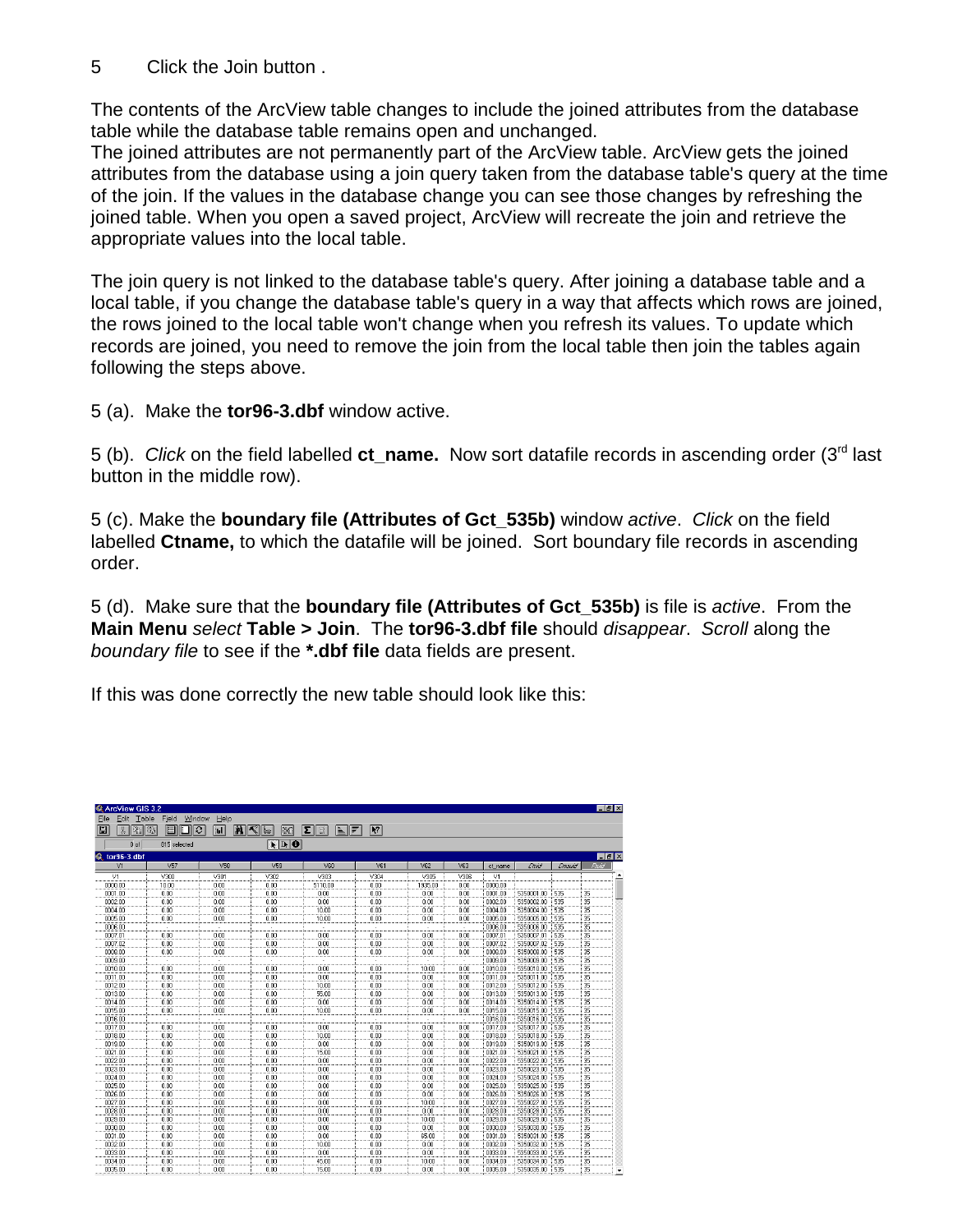# **G. Mapping The Data From The Newly Created Theme**

1. Now *double-click* anywhere on **Tor96-3.shp** theme, and a **Legend Editor** window should appear.

2. In **Legend Type** *change* it from **Unique Value** to **Graduated Colour**, by *scrolling up*.

3. In the **Classification Field** *change* it from **None** to **Total\_po**. By default ArcView has broken down the data into 5 ranges. Now *select* **Apply**. Then *select* the **X** in the top right hand corner of the **Legend Editor** window, to close it.

Now we have a theme displaying the **Total Population By Census Tract**.

4 (a). If you are not satisfied with the colour schemes or the ranges, then *double-click* anywhere on **Torctage.shp** theme, and a **Legend Editor** window should appear again.

4 (b). If you want to change the colour schemes, then at the bottom of the window *change* the **Color Ramps** from **Red monochromatic** to what ever colour scheme you want, by *scrolling down*. After you have chosen your colour scheme then *select* **Apply**.

4 (c). If you want to change the number of ranges, then from the **Legend Editor** window, *select* **Classify > Number of classes** change it from **5** to what ever value you want, by *scrolling down*, then *select* **OK**.

# **H. Preparing The Layout For Printing**

1. First let's prepare the legend. From the **Main Menu Bar** *select* **Theme > Properties**. A **Theme Properties** window should *open*. *Change* the **Theme Name** from **Torctage.shp** to **Population**, then *select* **OK**. This doesn't change the name of the file on disk, it just changes it for the purpose of this View.

2. Again from the **Main Menu Bar** *select* **View > Layout >Landscape > OK.**

Now in the window titled **Layout 1** there are 5 objects: Title, Legend, North Arrow, Scale Bar and the Theme.

3 (a). First lets *double-click* the words **View1,** then *type* **1996 Total Population of the Toronto CMA By Census Tract.**

3 (b). To *change* the size of the font, *press* **Ctrl** and **P** at the same time. Then *change* the **Size** to **36**. Then quit the **Font Palette**. Now *centre* the title between the blue border.

3 (c). Now *select* the **theme (map)**. To *enlarge* the **theme** *grab* any one of the **four black square dots**, and then *drag* them.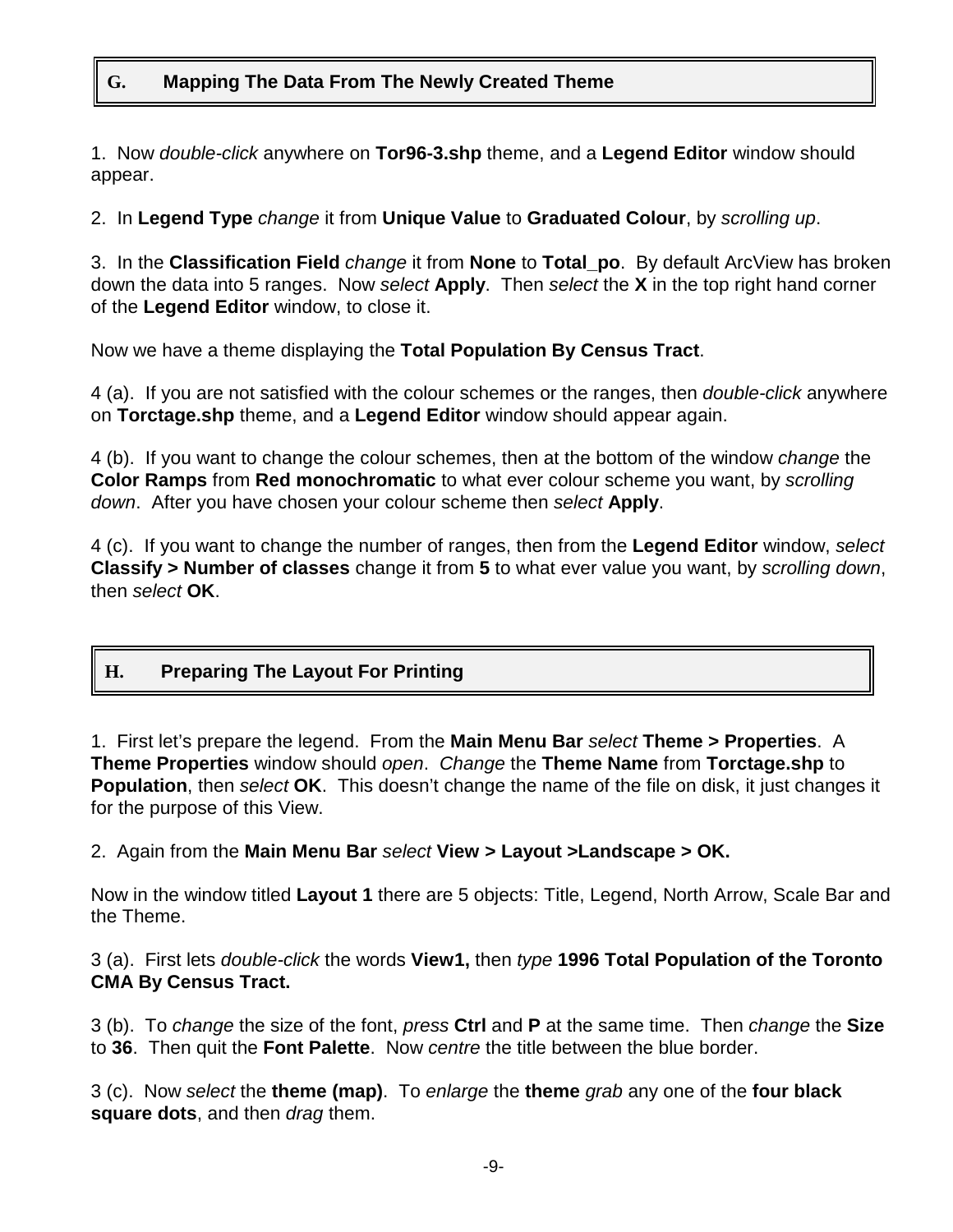3 (d). Once you have made the **theme** larger, then you must *centre* it on the **layout**.

3 (e). Once you have *centred* the **theme**, then *right click* any where outside the borders of the **layout**, and *select* **Refresh View Frames.**

4. Next you will *double-click* on the **scale bar**. A **Scale Bar Properties** windows will *open up. Change* the **Units** to **Kilometers**, by *scrolling down*. *Change* the **Interval** to **50**. Finally, *change* the **Left Divisions** to **0**. Now *select* **OK**. Now *centre* the **scale bar** on the bottom of the **layout**.

5 (a). *Double-click* on the **North Arrow**, a **North Arrow Manager** window will *appear*. You might want to *select* a simpler **north arrow**, like the first one on the second row, now *select* **OK**.

5 (b). Now *move* the **north arrow** to the top right of the **layout**. This **north arrow** appear to be to large, so we will have to *reduce* it. *Select* the **north arrow**, now *grab* one of the **four black square dots** and *reduce* the **arrow** by *bringing* the **dots** *closer together*.

6. Now *select* the **legend**, and *move* it down to the bottom right corner of the **layout**.

7. You might want to *align* the **legend** and the **north arrow**. First *select* the **Legend**, now *hold down* the **shift key** on the **keyboard**, and *select* the **north arrow**. Now *press* **Ctrl** and **A** at the same time, and *select* **align centre (>|<)** at the top.

8. Now you are ready to print. **File > Print > OK.**

# **I. Jazz Up Your Map Or Correct Mistakes**

#### 1. From the **Main Menu Bar** *select* **Window > View1.**

Suppose you want to get rid of some census tracts

2 (a). From the **Main Menu Bar** *select* **Theme > Start Editing.** *Select* the **Pointer Tool (Black Arrow)**. Now *draw* a box that encapsulates the census tracts that you want to remove. This is done by *selecting* an blank area left of the census tracts then *dragging* the box down and right so all the census tracts you want removed are in the box. Now *release* the button, and *select* **delete**.

2 (b). Now we will save our edits. **Theme > Save Edits As.** We will save it to the **C:\esri\tordcf** directory as **torctage-new.shp**. **Theme > Stop Editing > Yes.**

2 (c). Lets *zoom-in* to this new **theme**. This is easily done by *selecting* the **Zoom To Active Theme(s)** Tool (in the middle row the 10<sup>th</sup> tool button, look like an arrow pointing down with 2 white pages, with a grey one in between).

2 (d). Make sure the **torctage-new.shp theme** is active. The **active theme** is the one that appear is be raised. If you select any where on the **Population theme**, then it is now the **active**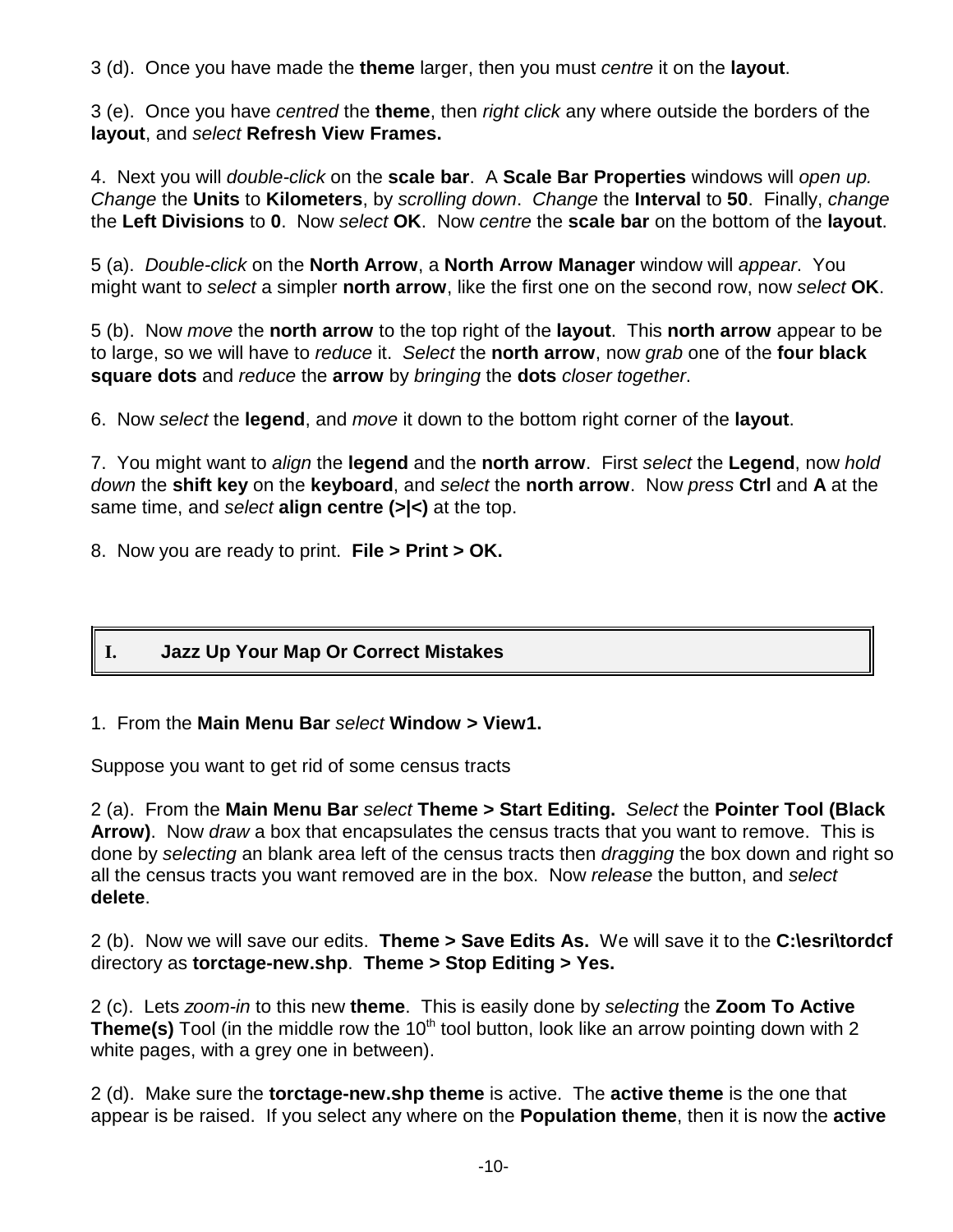**theme**. Since we are not going to use this **theme** any more we can *delete* is by making it **active**, and *selecting* **Edit > Delete Themes > Yes.**

2 (e). So let's *select* **Theme > Properties**. *Change* the **Theme Name** from **torctage-new.shp** to **Population**. Then *select* **OK**.

#### 3. From the **Main Menu Bar** *select* **Window > Layout1.**

Now your new theme has been added into your old layout, even the scale bar has changed for the new theme. When you last printed you noticed that the blue border you saw on the screen did not appear on the map. This is your layout border so you your working area.

4. To add a border *select* the **Neatline Tool** ( 3rd last tool on the second row, looks like a white rectangle. A **Neatline Settings window** *opened*, *select* **Inset from margins.** It's up to you if you want to *change* any of the other **Appearance settings.** If not, then *select* **OK.**

5. Now you are going to have to make sure that all 5 object are inside your border (inside black border).

6. When it you are trying to move objects around you will notice that they don't move to the exact point where you want them. To change this *select* **Layout > Properties**. Then *un-select* **Snap to Grid.** Now you can move your object around freely.

7. Another point, sometimes in the layout when you move an object around it appears that it has not moved or part of it was left behind, you can either *right-click* and **Refresh View Frames**. Or you and go to **Window > View1** and the back to **Window > Layout1**, and everything should be cleaned up.

8. If you have deleted your north arrow by mistake and want to add another then *select* the **Frame Tool** (last tool on the bottom row). *Hold down* the **tool** while you move down to the **north arrow icon**. You will know the **north arrow** has been *selected* because it will be the icon on top. Then just create a box in the **layout** and that's where your **north arrow** will appear.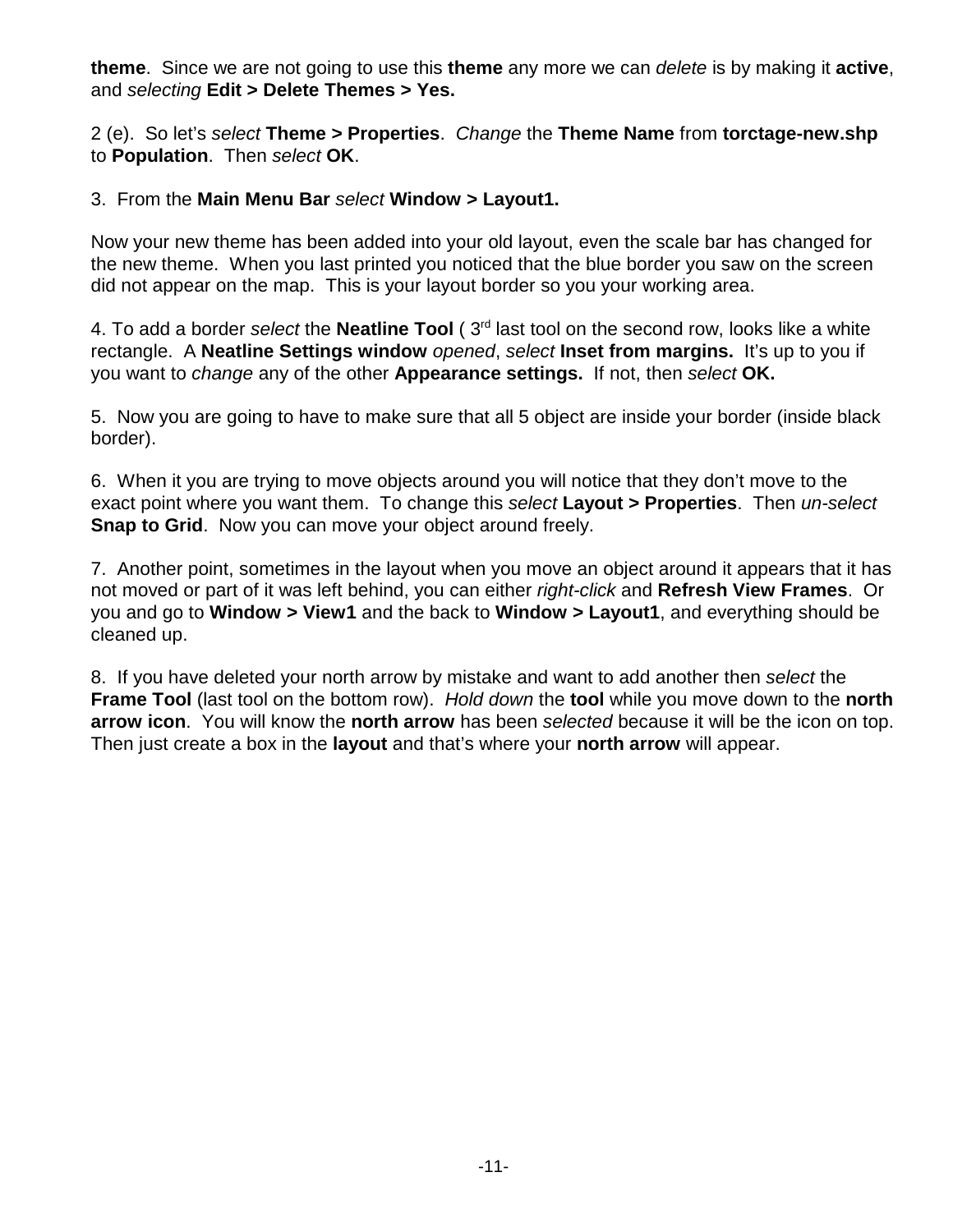#### **A. Getting Geographic Data**

1. *Download* the self-extracting **MapInfo Format Digital Cartographic File for the Census Tract Level**, available from the **Data Library: Census 1996 Spatial Data Files** webpage. For **Toronto CMA**, this file is **gct\_535b.exe**, *located* at the address below. *Save* this file to **C:\Temp\gct\_535b.exe**.

http://www.chass.utoronto.ca/datalib/cc96/georef96.htm#cma

2. *Extract* the **spatial data file** by *double-clicking* the file (**gct\_535b.exe**). Once the **DOS-Window** states **Finish - gct\_535b** on the top, you can *close* the window.

#### **B. Getting Attribute Census 1996 Data**

1. You may *download* the data from **Census of Canada, 1996: Profile Series** located at the site listed below:

http://www.chass.utoronto.ca/datalib/cc96/profil96.htm

There are nine categories of data available:

**Part 1:** age & sex & families data: population 1991 & 1996, land area, population by sex and age groups, legal marital status, census families by structure, lone-parent families by sex of parent, never-married sons and/or daughters, persons in private households, persons 65 and over, occupied private dwellings by structure, households by household size.

**Part 2:** immigration & citizenship (20% data): citizenship, place of birth, immigrants by country of birth, period of immigration, age at immigration.

**Part 3**: mother tongue, home language, & knowledge of official languages (20% data): mother tongue, knowledge of official languages, first official language spoken, home language, knowledge of non-official languages.

**Part 4:** aboriginal population by type of response (3), and major single response categories.

**Part 5:** ethnic origin by type of response (3).

**Part 6:** labour market activities, occupation and industry, household activities, place of work and mode of transportation.

**Part 7:** education, mobility and migration.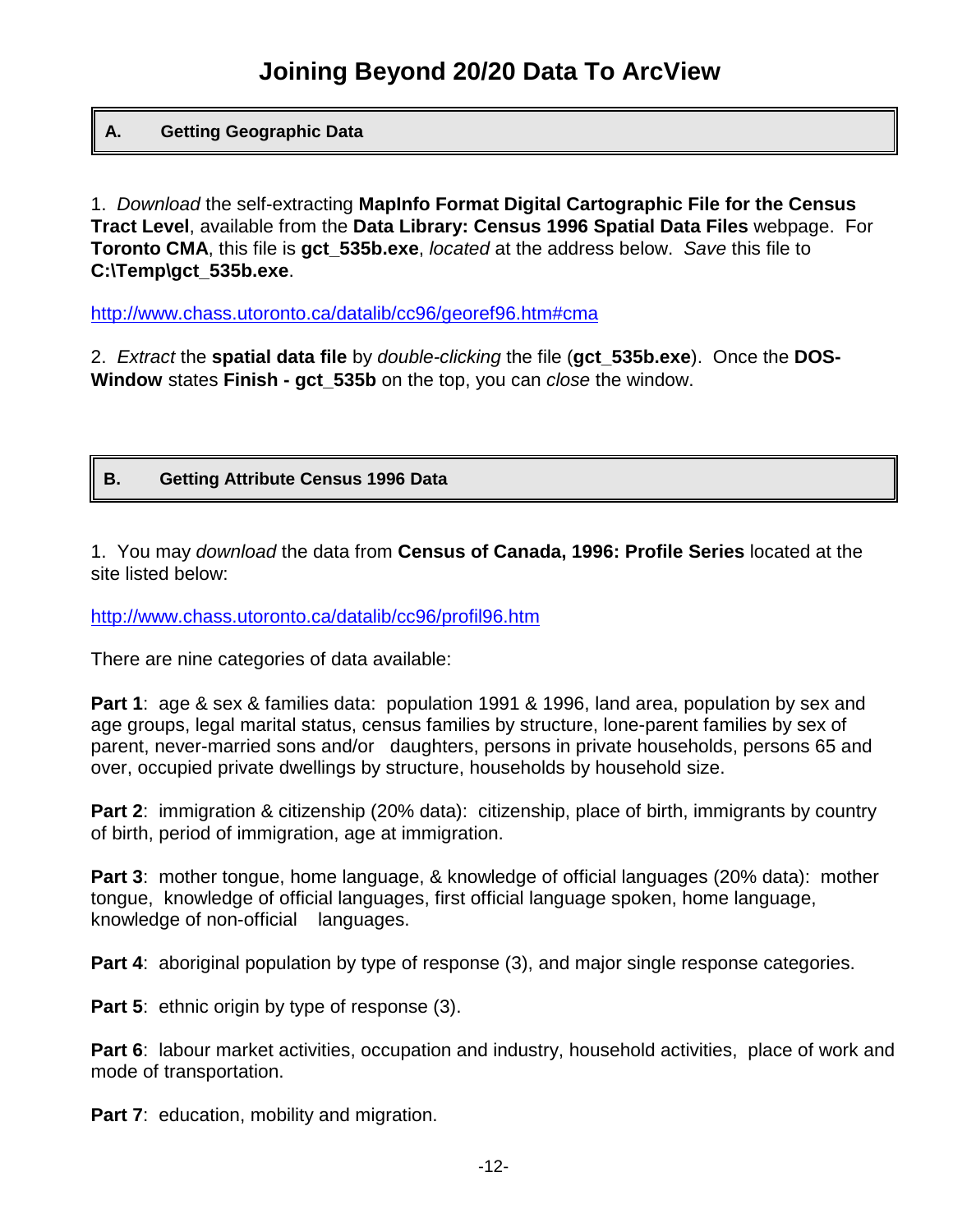**Part 8**: sources of income, family and household income.

**Part 9:** families: social & economic, occupied private dwellings, and housing costs.

These categories are available at six geographic levels:

- **A.** Census Metropolitan Area (CMA) / Census Agglomeration (CA)
- **B.** Census Subdivision (CSD)
- **C.** Census Tract (CT)
- **D.** Federal Electoral District (FED) (1996 Representation Order)
- **E.** Enumeration Area (EA) (1987Representation Order)
- **F.** Forward Sortation Area (FSA)

1(a). For this exercise we will use **Part 7: education, mobility and migration** at the **C. Census Tract (CT) Level**, therefore, *select* **PR7CT.IVT**.

1(b). Then *select* **Open It**, and then **OK**.

A **Beyond 20/20 Professional Browser**, should *open*.

The first task is to *switch* the position of the **Columns** and the **Rows**. The **Census Metropolitan Areas** with their **census tract numbers** should be at the side, while the variables should be along the top.

| Edit View Dimension Item Window Help<br>File |                            |        |                                                   | $- E  \times$ |            |  |  |
|----------------------------------------------|----------------------------|--------|---------------------------------------------------|---------------|------------|--|--|
| Geography                                    |                            | m<br>置 |                                                   | â             |            |  |  |
| Values: Values                               |                            |        |                                                   |               |            |  |  |
|                                              | Geography St. John's (001) |        | 0002.00 (0010002006.00 (0010006007.00 (0010007006 |               |            |  |  |
| Profile of CT(6                              | 00001                      | 00000  | 00000<br>э.                                       | 00000         |            |  |  |
| Total population, 15 to 24 years by          | 27,975                     | 665    | 550                                               | 430           |            |  |  |
| Not attending school                         | 8.965                      | 260    | 280                                               | 175           |            |  |  |
| Attending school full-time                   | 17,635                     | 375    | 235                                               | 225           |            |  |  |
| Attending school part-time                   | 1,375                      | 30     | 4 <sub>0</sub>                                    | 30            |            |  |  |
| Total population 15 years and over           | 137,825                    | 4,405  | 3,295                                             | 2,415         |            |  |  |
| Less than grade 9                            | 12,285                     | 370    | 540                                               | 300           |            |  |  |
| Grades 9 to 13                               | 45,990                     | 1,715  | 1,250                                             | 715           |            |  |  |
| Without secondary school grad                | 32,410                     | 1,100  | 915                                               | 545           |            |  |  |
| With secondary school graduat                | 13,585                     | 610    | 335                                               | 175           |            |  |  |
| Trades certificate or diploma                | 3,465                      | ZΩ     | 80                                                | 30            |            |  |  |
| Other non-university education of            | 34,315                     | 850    | 665                                               | 415           |            |  |  |
| Without certificate or diploma               | 6,370                      | 150    | 160                                               | 195           |            |  |  |
| With certificate or diploma                  | 27,940                     | 705    | 505                                               | 225           |            |  |  |
| University                                   | 41,775                     | 1,395  | 760                                               | 945           |            |  |  |
| Without degree                               | 22,090                     | 715    | 375                                               | 405           |            |  |  |
|                                              |                            |        |                                                   |               |            |  |  |
| For Help, press F1                           | 4212/4212                  |        | St. John's (001)<br>00001                         |               | <b>ENG</b> |  |  |

2. *Select* the

**Geography** heading, now *hold* the **button** *down* and *drag* it over to the heading that says **Total population, 15 to 24 years by school attendance (20% sample)**. Then *release* the **button**, now the **Census Metropolitan Areas** with their **census tract numbers** are in the left column.

2(a). Make sure the **Geography** heading is *highlighted* in yellow. From the **Main Menu Bar**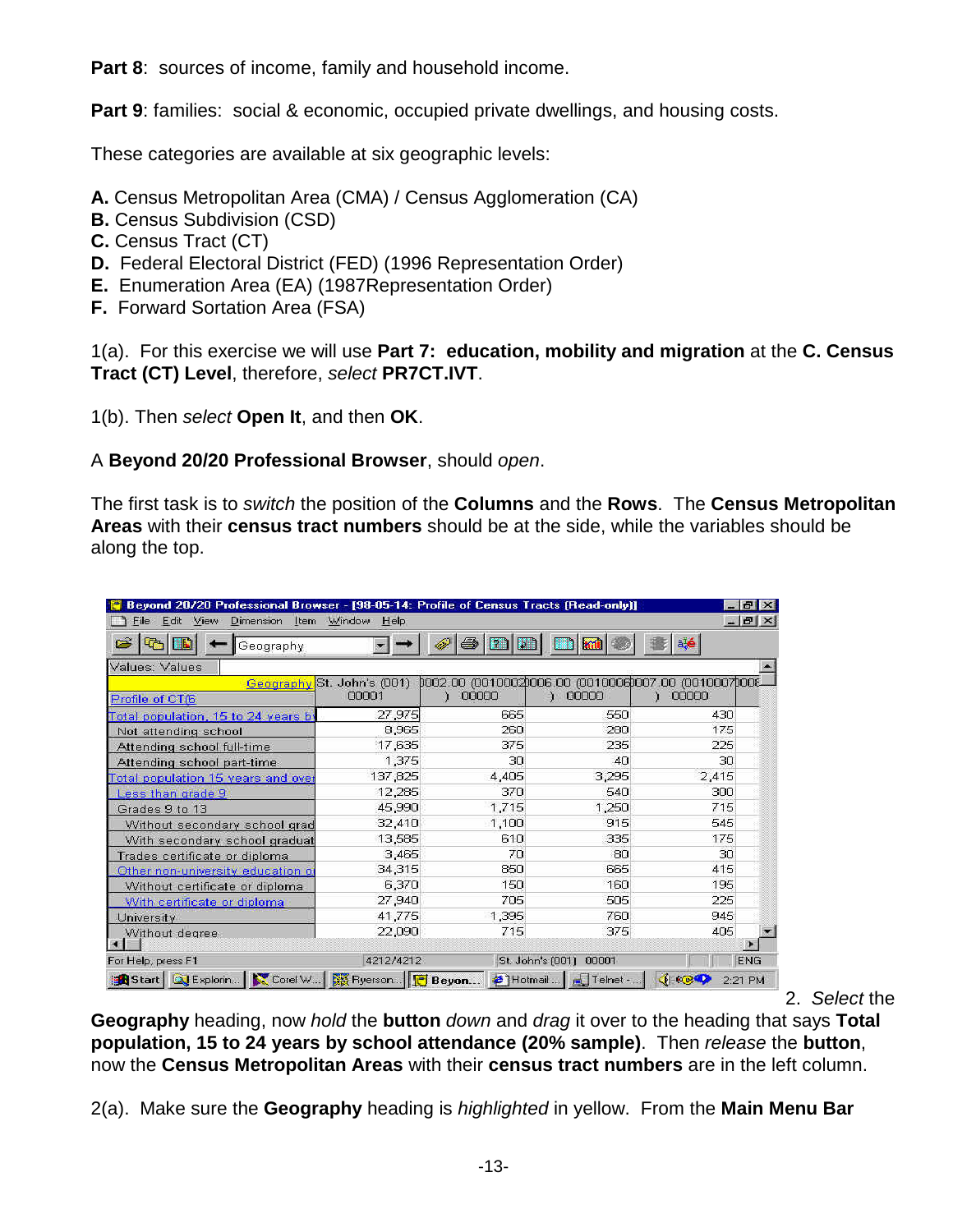*select* **Dimension > Search**. **Field = English Desc Text to Find = 535 Type of Selection = Reduce**

2(b). We only want **Census Tracts** which are within the **Toronto Census Metropolitan Area**, so we will *hide* the extras.

*Highlight* the **2 census tracts** above the heading **Toronto (0279.00 & 0127.00)**  From the **Main Menu Bar** *select* **Item > Hide** *Highlight* **Toronto (535) 00001** From the **Main Menu Bar** *select* **Item > Hide** Now *scroll down* to the **bottom** of the **data** and *highlight* the **last 4 census tracts 0005.02, 0330.00, 0001.01 & 0535.00)** From the **Main Menu Bar** *select* **Item > Hide**

| Beyond 20/20 Professional Browser - [98-05-14: Profile of Census Tracts [Read-only]]<br>Edit View Dimension Item Window Help<br>ile. |                                     |                                                               |                           |       | $F_X$<br>$ B$ $\times$ |
|--------------------------------------------------------------------------------------------------------------------------------------|-------------------------------------|---------------------------------------------------------------|---------------------------|-------|------------------------|
| œ<br>Geography                                                                                                                       |                                     | 禪                                                             |                           |       |                        |
| Values: Values                                                                                                                       |                                     |                                                               |                           |       |                        |
|                                                                                                                                      | Geography St. John's (001)<br>00001 | 0002.00 (00100020006.00 (00100060007.00 (00100070006<br>00000 | 00000                     | 00000 |                        |
| Profile of CT(6)                                                                                                                     |                                     |                                                               |                           |       |                        |
| Total population, 15 to 24 years by                                                                                                  | 27,975                              | 665                                                           | 550                       | 430   |                        |
| Not attending school                                                                                                                 | 8,965                               | 260                                                           | 280                       | 175   |                        |
| Attending school full-time                                                                                                           | 17,635                              | 375                                                           | 235                       | 225   |                        |
| Attending school part-time                                                                                                           | 1,375                               | 30                                                            | 4 <sub>0</sub>            | 30    |                        |
| Total population 15 years and over                                                                                                   | 137,825                             | 4,405                                                         | 3,295                     | 2,415 |                        |
| Less than grade 9                                                                                                                    | 12,285                              | 370                                                           | 540                       | 300   |                        |
| Grades 9 to 13                                                                                                                       | 45,990                              | 1,715                                                         | 1,250                     | 715   |                        |
| Without secondary school grad                                                                                                        | 32,410                              | 1,100                                                         | 915                       | 545   |                        |
| With secondary school graduat                                                                                                        | 13,585                              | 610                                                           | 335                       | 175   |                        |
| Trades certificate or diploma                                                                                                        | 3,465                               | 70                                                            | 80                        | 30    |                        |
| Other non-university education of                                                                                                    | 34,315                              | 850                                                           | 665                       | 415   |                        |
| Without certificate or diploma                                                                                                       | 6,370                               | 150                                                           | 160                       | 195   |                        |
| With certificate or diploma                                                                                                          | 27,940                              | 705                                                           | 505                       | 225   |                        |
| University                                                                                                                           | 41,775                              | 1,395                                                         | 760                       | 945   |                        |
| Without degree                                                                                                                       | 22,090                              | 715                                                           | 375                       | 405   |                        |
| For Help, press F1                                                                                                                   | 4212/4212                           |                                                               | St. John's (001)<br>00001 |       | <b>ENG</b>             |
| Start   Q Explorin   Corel W   W Ryerson   F Beyon                                                                                   |                                     | <sup>2</sup> Hotmail                                          | Telnet -                  | 4000  | 2:21 PM                |

The ones we have hidden don't start with **535** with the number in brackets, ie **0593.00 (5355082) 00001**. So now if you *scroll* the table from top to bottom there should only be **census tracts** that in the brackets start with **535**.

2(c). From the **Main Menu Bar** *select* **File > Save As > C:\Temp\Data.dbf** (Make sure you *change* **List Files of Type to dBase File (\*.dbf)**

2(d). *Select* **OK** and again **OK** when it says **"Duplicate code(s) detected, unique codes will be generated"**

3. *Open* **Microsoft Excel**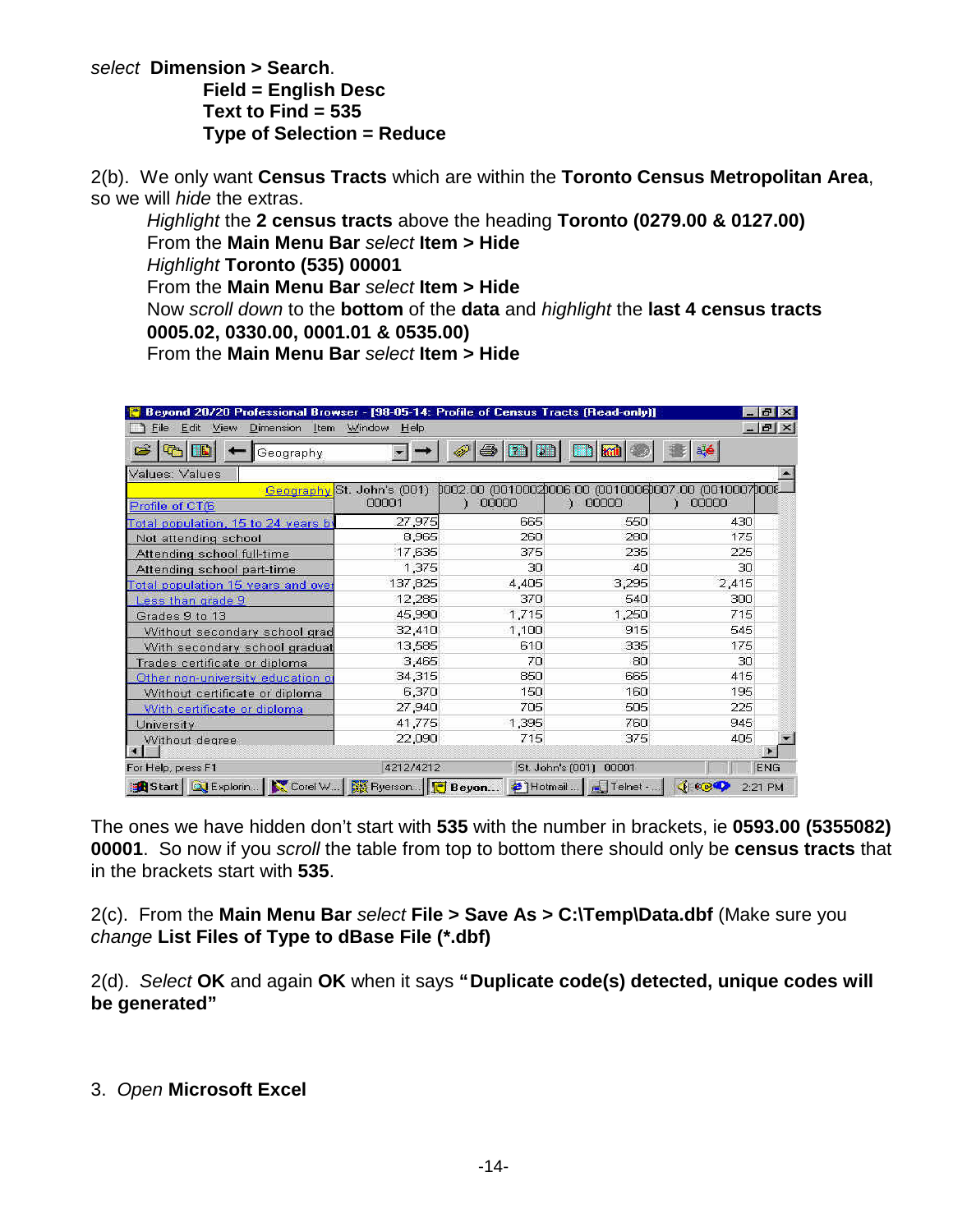3(a). **File > Open > C:\Temp\Data.dbf > Open** (Make sure you *change* **Files of Type to dBase Files (\*.dbf**)

3(b). *Select* **Column A** (Make sure the entire column is *highlighted*) From the **Main Menu Bar** *select* **Data > Text to Columns** The **Convert Text to Columns Wizard - Step 1 of 3** should *open*. For **Original Data Type** = **Fixed Width** *Click* **Next**

> The **Convert Text to Columns Wizard Step 2 of 3** should *open* Under the **Column Data Format** heading *Select* **Text** *Click* **Next**

The **Convert Text to Columns Wizard Step 3 of 3** should *open Click* **Finish** *Select* **OK** for the **"Do you want to replace the contents of the destination cells?"**

3(c). *Highlight* **Columns B & C**. Then **Edit > Delete > Columns B & C**

3(e). *Highlight* the entire **worksheet** by *selecting* the **grey cell** above the **Row 1**, and left of **Column A**.

> From the **Main Menu Bar** *select* **Data > Sort Sort By = GEOGRAP Select Ascending** *Select* **OK**

3(f). **File > Save As > .dbf file (Data Base File).** *Select* **Save**, then **Yes.**

|                | Microsoft Excel - usethisone.dbf                    |                          |                                |                         |                 |                                                                     |          |                                                         |                |                                           |                                 |     |      |     |           |                                          |      | $-10x$          |
|----------------|-----------------------------------------------------|--------------------------|--------------------------------|-------------------------|-----------------|---------------------------------------------------------------------|----------|---------------------------------------------------------|----------------|-------------------------------------------|---------------------------------|-----|------|-----|-----------|------------------------------------------|------|-----------------|
|                | File Edit View Insert Format Tools Data Window Help |                          |                                |                         |                 |                                                                     |          |                                                         |                |                                           |                                 |     |      |     |           |                                          |      | $-B$ $\times$   |
|                | $A$ $B$ $B$ $C$<br>Ê<br>ы                           | $\mathbf{x}$             | ■■■ ◆                          |                         | $ C $ = $ C $ = | $2 \times 2$ $2$                                                    |          | M.                                                      | 45 100%        | $\boxed{2}$ .<br>$\overline{\phantom{a}}$ |                                 |     |      |     |           |                                          |      |                 |
|                | Arial                                               | $\overline{\phantom{0}}$ | $\overline{\phantom{a}}$<br>10 | $B$ $I$<br>$\mathbf{U}$ |                 | 医毒毒菌                                                                | $$ \%$ , | $^{+.0}_{-00}$                                          | $^{+00}_{+00}$ | 使使                                        | $\Box$ $\Delta$ $\Delta$ $\Box$ |     |      |     |           |                                          |      |                 |
|                | A <sub>1</sub>                                      | ▼                        | $\blacksquare$                 | <b>GEOGRAP</b>          |                 |                                                                     |          |                                                         |                |                                           |                                 |     |      |     |           |                                          |      |                 |
|                | A                                                   | B                        | C                              | D                       | E               | F                                                                   | G        | Н                                                       |                | J                                         | Κ                               |     | M    | N   | $\circ$   | P                                        | Q    | $R^-$           |
|                | <b>GEOGRAP</b>                                      |                          |                                | ATTEN ATTEN TOTAL LESS  |                 | GRADI WITH WITH TRADEOTHEF WITH WITH UNIVE WITH WITH WITH WITH MALL |          |                                                         |                |                                           |                                 |     |      |     |           |                                          |      |                 |
| $\overline{2}$ | 0001.00                                             | 45                       | 0                              | 575                     | 115             | 265                                                                 | 180      | 80                                                      | 20             | 130                                       | 35                              | 95  | 45   | 20  | 10        | 10                                       | 20   |                 |
| 3              | 0002.00                                             | 0                        | $\Omega$                       | 420                     | 0               | 65                                                                  | 60       | 10                                                      | 10             | 115                                       | 15                              | 95  | 235  | 110 | 55        | 60                                       | 120  | 11              |
| 4              | 0004.00                                             | 445                      | 70                             | 5700                    | 580             | 2265                                                                | 1360     | 900                                                     | 130            | 1180                                      | 320                             | 860 | 1555 | 545 | 355       | 195                                      | 1005 | 120             |
| 5              | 0005.00                                             | 400                      | 25                             | 4220                    | 645             | 1600                                                                | 840      | 760                                                     | 70             | 975                                       | 300                             | 680 | 920  | 360 | 210       | 150                                      | 560  | 7 <sub>i</sub>  |
| 6              | 0008.00                                             | 105                      | $\theta$                       | 1000                    | 80              | 305                                                                 | 225      | 80                                                      | 25             | 255                                       | 80                              | 175 | 335  | 115 | 65        | 50                                       | 220  | 11              |
|                | 0010.00                                             | 390                      | 65                             | 5945                    | 765             | 1635                                                                | 955      | 680                                                     | 105            | 1115                                      | 315                             | 795 | 2325 | 815 | 435       | 375                                      | 1505 | 14              |
| 8              | 0011.00                                             | 15                       | 15                             | 870                     | 100             | 205                                                                 | 120      | 90                                                      | 35             | 175                                       | 30                              | 145 | 340  | 140 | 45        | 95                                       | 195  | 26              |
| 9              | 0012.00                                             | 90                       | 25                             | 1985                    | 50              | 345                                                                 | 130      | 215                                                     | 30             | 445                                       | 180                             | 265 | 1120 | 295 | 130       | 165                                      | 825  | 68              |
| 10             | 0013.00                                             | 200                      | 35                             | 5015                    | 60              | 675                                                                 | 325      | 345                                                     | 80             | 795                                       | 165                             | 630 | 3400 | 805 | 400       | 400                                      | 2600 | 19              |
| 11             | 0014.00                                             | 30                       | 10                             | 415                     | $\theta$        | 75                                                                  | 40       | 40                                                      | 0              | 20                                        | 0                               | 15  | 315  | 50  | 35        | 15                                       | 265  | 16              |
| 12             | 0015.00                                             | 90                       | 15                             | 1740                    | 30              | 230                                                                 | 95       | 135                                                     | 25             | 280                                       | 65                              | 215 | 1170 | 265 | 125       | 145                                      | 905  | 69              |
| 13             | 0017.00                                             | 330                      | 60                             | 4435                    | 220             | 1045                                                                | 695      | 350                                                     | 95             | 1120                                      | 340                             | 780 | 1950 | 630 | 325       | 305                                      | 1320 | 10 <sup>°</sup> |
| 14             | 0018.00                                             | 110                      | 25                             | 1575                    | 180             | 625                                                                 | 310      | 315                                                     | 30             | 290                                       | 110                             | 180 | 445  | 170 | 95        | 75                                       | 275  | 3               |
| 15             | 0019.00                                             | 200                      | 20                             | 2585                    | 475             | 1100                                                                | 720      | 380                                                     | 70             | 425                                       | 185                             | 240 | 510  | 230 | 95        | 130                                      | 285  | $3^{\circ}$     |
| 16             | 0021.00                                             | 300                      | 50                             | 4570                    | 70              | 1030                                                                | 630      | 400                                                     | 80             | 995                                       | 255                             | 740 | 2390 | 695 | 295       | 405                                      | 1690 | 13'             |
| 17             | 0022.00                                             | 320                      | 15                             | 3110                    | 40              | 645                                                                 | 425      | 215                                                     | 40             | 710                                       | 195                             | 515 | 1665 | 520 | 265       | 255                                      | 1145 | 0.              |
| 18             | 0023.00                                             | 225                      | 40                             | 2615                    | 60              | 540                                                                 | 290      | 250                                                     | 65             | 450                                       | 95                              | 360 | 1500 | 345 | 165       | 180                                      | 1155 | 8               |
| 19             | 0024.00                                             | 390                      | 35                             | 5470                    | 235             | 1340                                                                | 815      | 525                                                     | 100            | 1365                                      | 395                             | 970 | 2430 | 775 | 385       | 390                                      | 1660 | 150             |
| 20             | 0025.00                                             | 145                      | $\theta$                       | 2725                    | 205             | 795                                                                 | 555      | 245                                                     | 65             | 775                                       | 190                             | 590 | 885  | 270 | 165       | 105                                      | 615  | 70              |
| 21             | 0026.00                                             | 550                      | 35                             | 5800                    | 970             | 2350                                                                | 1505     | 850                                                     | 135            | 1000                                      | 340                             | 665 | 1350 | 600 | 305       | 295                                      | 745  | 8               |
| 22             | 0027.00                                             | 420                      | 40                             | 4040                    | 630             | 1815                                                                | 1265     | 550                                                     | 40             | 795                                       | 285                             | 510 | 765  | 335 | 195       | 140                                      | 425  | 54              |
| 23             | 0028.00                                             | 340                      | 35                             | 4555                    | 810             | 1505                                                                | 995      | 510                                                     | 50             | 785                                       | 270                             | 515 | 1405 | 525 | 265       | 255                                      | 880  | 90              |
| 24             | 0029.00                                             | 565                      | 30                             | 5460                    | 1045            | 1900                                                                | 1445     | 455                                                     | 105            | 850                                       | 290                             | 565 | 1555 | 660 | 425       | 235                                      | 895  | 96              |
| 25             | 0030.00                                             | 545                      | 30                             | 2925                    | 550             | 1215                                                                | 835      | 385                                                     | 30             | 570                                       | 215                             | 355 | 560  | 205 | 115       | 95                                       | 350  | $4\frac{1}{2}$  |
|                | <b>I I I I L</b> usethisone                         |                          |                                |                         |                 |                                                                     |          |                                                         |                |                                           | $\blacksquare$                  |     |      |     |           |                                          |      | ΣΓ              |
| Ready          |                                                     |                          |                                |                         |                 |                                                                     |          |                                                         |                |                                           |                                 |     |      |     |           | <b>NUM</b>                               |      |                 |
|                | Corel WordPerfect - [<br><b>B</b> Start             |                          |                                | ArcView GIS 3.2         |                 |                                                                     |          | <b>F</b> Beyond 20/20 Profes <b>X</b> Microsoft Excel - |                |                                           |                                 |     |      | 寥   | e si<br>M | $\boldsymbol{\varkappa}$<br>$\mathbf{R}$ | 嘴    | 2:34 PM         |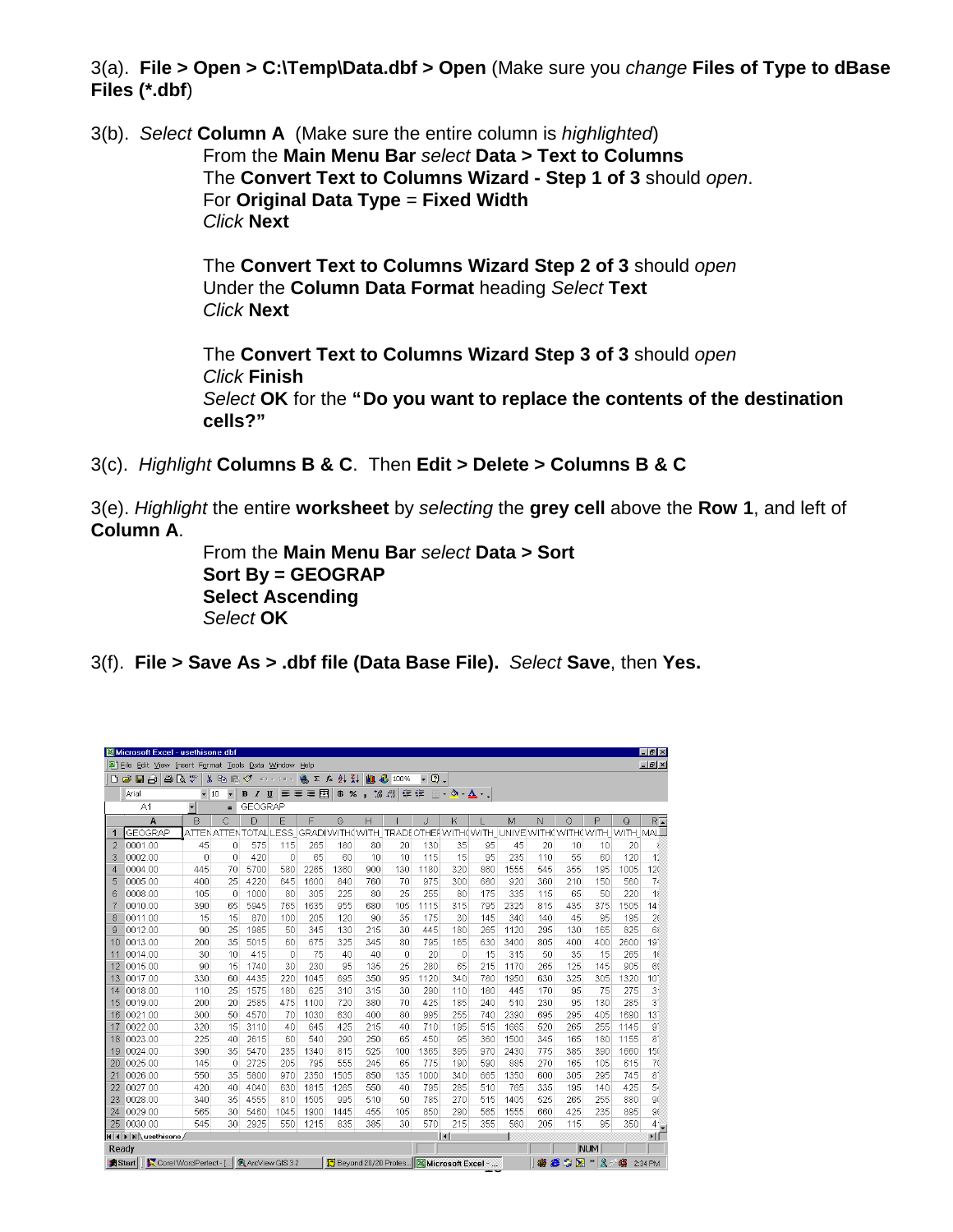#### **C. Editing Geographic File's Table**

1. *Double-Click* on the **ArcView GIS 3.2** icon or *select* **Start > Programs > ESRI > ArcView GIS 3.2** 

2. In the **Welcome to ArcView GIS window** *select* **with a new View**, then *select* **OK**.

3. In the **Add data window**, it asks you **Would you like to add data to the View now**, *select* **Yes**.

4. In the **Add Theme window**, *select* **gct\_535b**. Then *select* **OK**.

- 5. Now *maximize* the window titled **View1**, then *maximize* the window titled **ArcView GIS 3.2.**
- 6. *Select* the little grey box left the word **gct\_535b** .

7. Click on **Theme** > **Table** > a window titled Attributes of gct\_535b should open

8 (a). Currently, the CTName field in the geographic data table is in a different numeric format than the equivalent field in the census data table. It therefore must be reformatted to match. We will add a new empty field to the table.

(b) From the **Main Menu Bar** *select* **Table > Start Editing**  Once the editing function has been activated *select* **Edit > Add Field**

(c) From the **Field Definition** window *change* the **Name** to **ct\_name**, the **Type** to **String** and the **Width** to **7**. The new Column ct name should be there. We will now populate the empty column with matching CTName values in numeric format.

(d) The new field **ct\_name** should be *highlighted*, if it not then *click* on it.

(e) From the **Main Menu** *select* **Field > Calculate.** From **Fields** *double-click* on **Ctname** (or which ever field contains the ct numbers); From **Type** *select* **String**; From **Request** *scroll down* to **Right** and *double click* on it; Finally **between the brackets** in the **equation box** *put* **7.** *Select* **OK.**

This will convert 0001.00 (5351012) 00000 into 0001.00